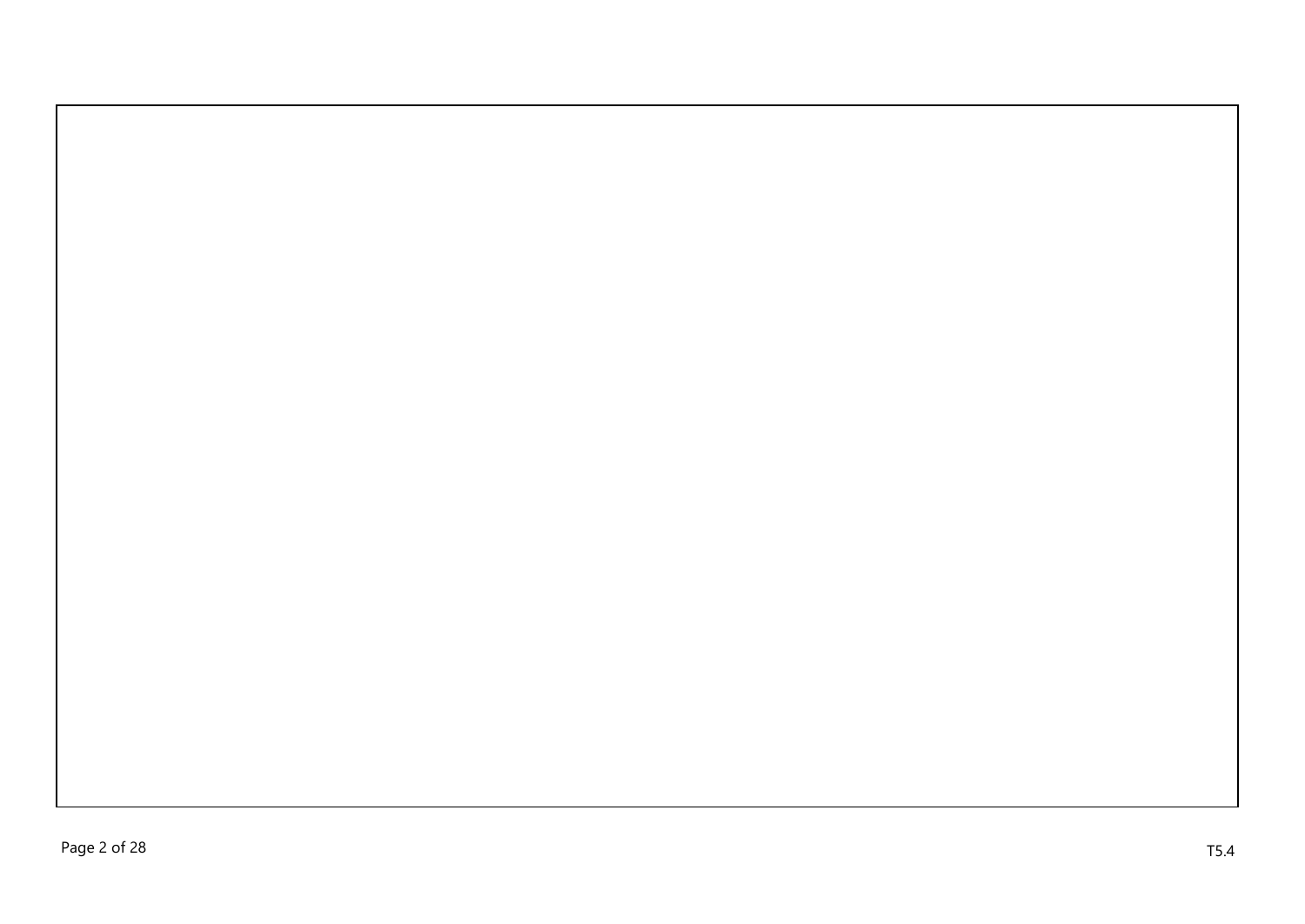| #               | Island | House Name       | Name                    | Sex | National ID | ، ه ، بر <u>م</u> | ىئرىتر                               |
|-----------------|--------|------------------|-------------------------|-----|-------------|-------------------|--------------------------------------|
| Male'           |        |                  |                         |     |             |                   |                                      |
|                 | Male'  | H. Ali kuri      | Aminath Raziya Mohamed  | F   | A055480     | ر بە ئەرەبىر      | הכיתה הייות כמחכת                    |
| $\overline{2}$  | Male'  | H. Ali kuri      | Khadeeja Abdulla        | F   | A055481     | ر، مأجه تأمير     | تزميدة كانقالته                      |
| $\vert$ 3       | Male'  | H. Alinaru Hiyaa | Fathmath Yashfa         | F   | A103610     | ر. ئەبرىترىزلىر   | ۇي <sub>م</sub> وڭ مەشر              |
| $\vert 4$       | Male'  | H. Alinaru Hiyaa | Mariyam Rishfa          | F   | A103611     | را مأثو مكر تر مر | و دره مرشوش                          |
| $\overline{5}$  | Male'  | H. Alinaru Hiyaa | Abdul Latheef Abdulla   | M   | A103612     | را مأثر مكركر مر  | بره وه عربه و بر الله                |
| $6\overline{6}$ | Male'  | H. Alinaru Hiyaa | Mohamed Shaif           | M   | A153875     | را مأثر مكركر مر  | ورەر ئەر                             |
| $\overline{7}$  | Male'  | H. Alinaru Lodge | Arifa Abdulla           | F   | A102714     | ر . كەنبە ئەبرىدە | صحرق صكائلة                          |
| 8               | Male'  | H. Alinaru Villa | Hussain Shahid          | M   | A059738     | را مأثر مكرتمونژ  | يز سەر شەر ئىشرىتر                   |
| 9               | Male'  | H. Alinaru Villa | Muaviyath Ali           | M   | A065560     | را مأد مكرمركو گ  |                                      |
| 10              | Male'  | H. Alinaru Villa | Adam Nasheed            | M   | A075240     | ر. مۇمەتترىرى     | أثر ترشونر                           |
| 11              | Male'  | H. Alinaru Villa | Dr Ahmed Ashraf Ali     | M   | A078641     | ر . مەمەسىر چوڭ   |                                      |
| 12              | Male'  | H. Alinaru Villa | Jameela Abdulla         | F   | A092721     | ر بە ئەسىر ئەرە   | قح تحريح في مركز تعديد الله          |
| 13              | Male'  | H. Alinaru Villa | <b>ALI IVAN ASHRAF</b>  | M   | A099445     | را مأو يتربره و څ | ړې <sub>م</sub> وګر <sub>مشمرو</sub> |
| 14              | Male'  | H. Alinaru Villa | Aishath Nafha Shahid    | F   | A327924     | را مۇمەتكىرى ئى   | و در د ده و شرور<br>درخوم سرور خرم   |
| 15              | Male'  | H. Alinaru Villa | Mohamed Nahzaan Shahid  | M   | A342367     | ر بە ئەسىر ئەرە   | ورەرو رەپۇر ئەرگە                    |
| 16              | Male'  | H. Alinarumaa    | Mariyam Habeeba         | F   | A063971     | ر، مەجەنىڭدە      | وبروره برَحة                         |
| 17              | Male'  | H. Alinarumaage  | Mohamed Afzal           | M   | A064035     |                   | ورەر دەردە                           |
| 18              | Male'  | H. Alinarumaage  | Mariyam Livsha          | F   | A104178     | ر . مأج مكرود ي   | ويرور وهشه                           |
| 19              | Male'  | H. Alinarumaage  | Aminath Shiruma Rasheed | F   | A113521     | ر . مأج مكرود ي   | أأوسم شرمرة الرشوش                   |
| 20              | Male'  | H. Alinarumaage  | Ahmed Rasheed Abdulla   | M   | A127987     | ر . مأو پیگروی    | بره برو برجونر بردورالله             |
| 21              | Male'  | H. Alinarumaage  | Abdulla Amzal Rasheed   | M   | A264825     | ر . مأو پیگروی    | رە داللە كەن كە ئىر مۇمۇم            |
| 22              | Male'  | H. Alinarumaage  | Hassan Izzu Rasheed     | M   | A333926     | ر به تر پر پروی   | أيرسكش وروح أيرشوش                   |
| 23              | Male'  | H. Alinarumaage  | Aishath Imsha Rasheed   | F   | A359498     | ر. مۇمەترىرى      | ۇرىشق رۇڭ ئرىش                       |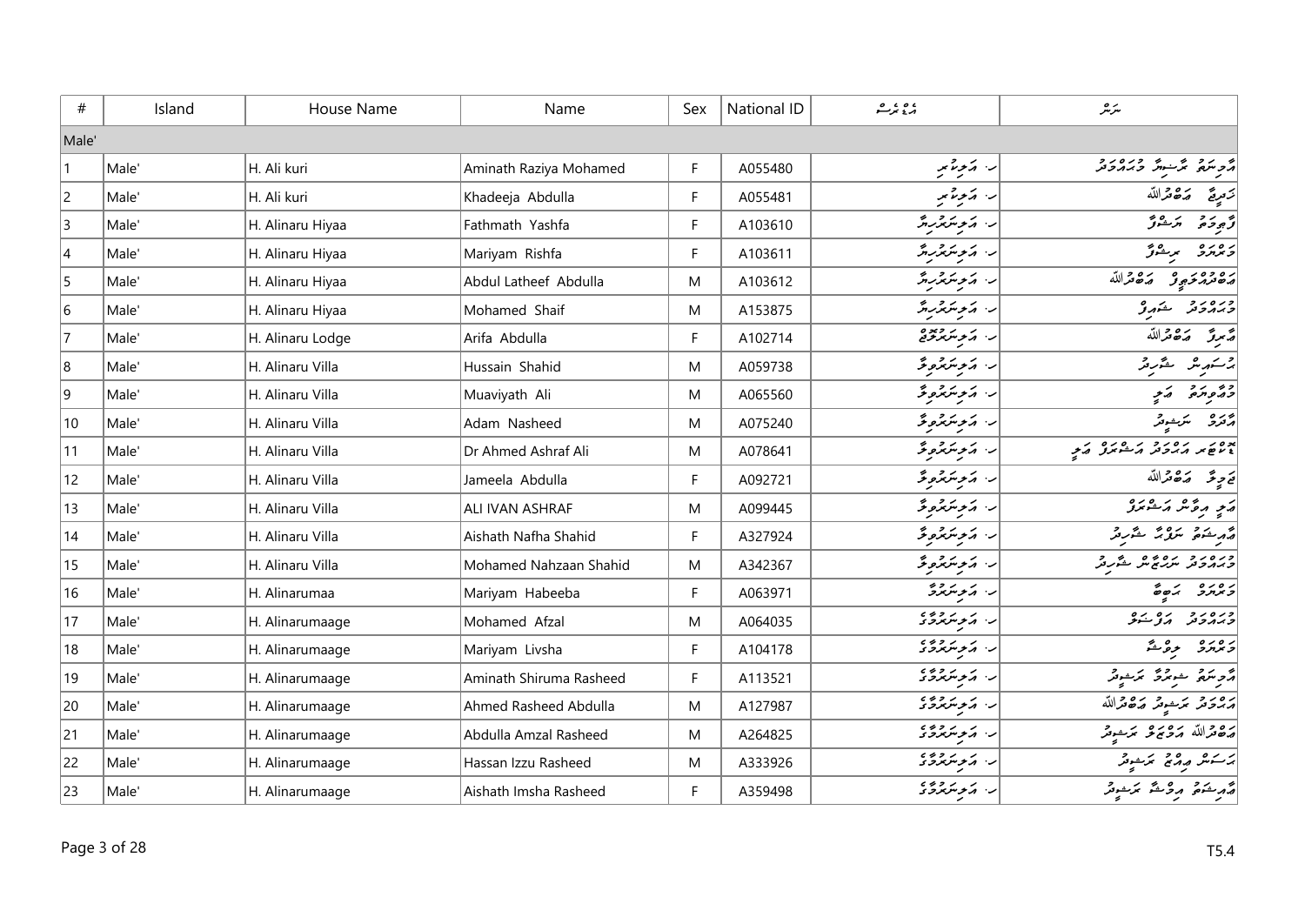| 24           | Male' | H. Augasta     | Aminath Wafa            | F         | A001576 | ر، كەبىر ق                            | أأترسم وتر                                   |
|--------------|-------|----------------|-------------------------|-----------|---------|---------------------------------------|----------------------------------------------|
| 25           | Male' | H. Augasta     | Fawwaaz Shaukath        | M         | A087285 | ر، كەبىر ق                            | ر ه و ه<br>و د تر م<br>پر 12 ر 1<br>شهر ما ه |
| 26           | Male' | H. Augasta     | Naif Shaukath           | M         | A095545 | ر، كەن ھۇ                             | لشمرقر تخدمتمو                               |
| 27           | Male' | H. Augasta     | Mariyam Sofaa           | F         | A141467 | ر. كەبىر ق                            | د ۵ ره د پرو                                 |
| 28           | Male' | H. Augasta     | Ahmed Ijunad Junaid     | M         | A166532 | ر. كەبىر ق                            | أبرور والمتعجم والمتمر                       |
| 29           | Male' | H. Augasta     | Fathmath Naza           | F         | A344817 | ر. كەبىر ق                            | وَّجوحه مَرَجَّ                              |
| 30           | Male' | H. Augasta     | Mohamed Naseeh Shaukath | M         | A350400 | ر. كەبىر ق                            | ورەرو كرىيە ئەدىرو                           |
| 31           | Male' | H. Blue Corner | Ismail Ibrahim          | ${\sf M}$ | A056593 | ه دوم تربر<br>ر• ن <i>خ</i> ونم تتربر | ر عۇرپۇ رەتمرى                               |
| 32           | Male' | H. Blue Corner | Mariyam Malveena Ismail | F         | A063807 | ر. ۔ 2009 برپر                        | د ۱۵ د د و پر مرگزم و هم                     |
| 33           | Male' | H. Blue Corner | Ahmed Amyouni Ismail    | ${\sf M}$ | A063808 | ر . ج <sup>وده</sup> برند             | ן פיני גפתית תשיכת ב                         |
| 34           | Male' | H. Blue Shine  | Fathimath Shirumeen     | F         | A052239 | ر. ھۆشكەرش                            | أقرم وحرقه الشوير حيرهما                     |
| 35           | Male' | H. Blue Shine  | Aishath Nazneen         | F         | A074743 | ر. ھۆشەر ش                            | أقهر مشكوهم التكريم سريتر                    |
| 36           | Male' | H. Blue Shine  | Aminath Nisneen         | F         | A090138 | ر. ھۆشكەرش                            | أأترجم أتراس المستحصر بالمراجر               |
| 37           | Male' | H. Blue Shine  | Nafha Afeef             | F         | A319663 | ر. ھۇشكەر بىر                         | يرەپر كەرد                                   |
| 38           | Male' | H. Blue Shine  | Hassan Nazeef           | ${\sf M}$ | A344079 | ر. ھۆشكەر ش                           | پرستمبر ستہویر                               |
| 39           | Male' | H. Blue Shine  | Nashaya Afeef           | F         | A344313 | ر. ھۆشكەر ش                           | للرشيخ الدوو                                 |
| 40           | Male' | H. Blue Sky    | Ismail Abdulla          | ${\sf M}$ | A024558 | ر. ھوسىمە                             | أمر عوصر وحدالله                             |
| 41           | Male' | H. Blue Sky    | Aboobakur Abdulla       | M         | A024559 | 70.70.70.7                            | بردد د ده دالله                              |
| 42           | Male' | H. Blue Sky    | Mariyam Moosa           | F         | A055886 | 7000000                               | رەرە دور                                     |
| $ 43\rangle$ | Male' | H. Blue Sky    | Moosa Abdulla           | ${\sf M}$ | A055888 | ر. ھوسىمە                             | حرثة وكافد الله                              |
| 44           | Male' | H. Blue Sky    | Aishath Faiha           | F         | A380674 | 20, 30, 0.7                           | أشرشتم ورثه                                  |
| 45           | Male' | H. Blue Wait   | Mohamed Waheed          | M         | A040455 | ە ددە، ە<br>ر. ھىروپى                 | ورەرو رىد                                    |
| 46           | Male' | H. Blue Wait   | Mariyam Aalaau Waheed   | F         | A328431 | ە دەپرە<br>ر. ھىرونج                  | ر ه ره د د د د د                             |
| 47           | Male' | H. Bradley     | Mohamed Naeem           | ${\sf M}$ | A024200 | ر. ھېرومو                             | دره رو مریده                                 |
| 48           | Male' | H. Bradley     | Aishath Khaleel         | F         | A054179 | ر. ھېرومو                             | وكرمشكم الكامح ومحر                          |
| 49           | Male' | H. Bradley     | Sheereen Bahai          | F         | A060403 | ر، ھېروم                              | ے پر سی تھا گر<br>تاریخ                      |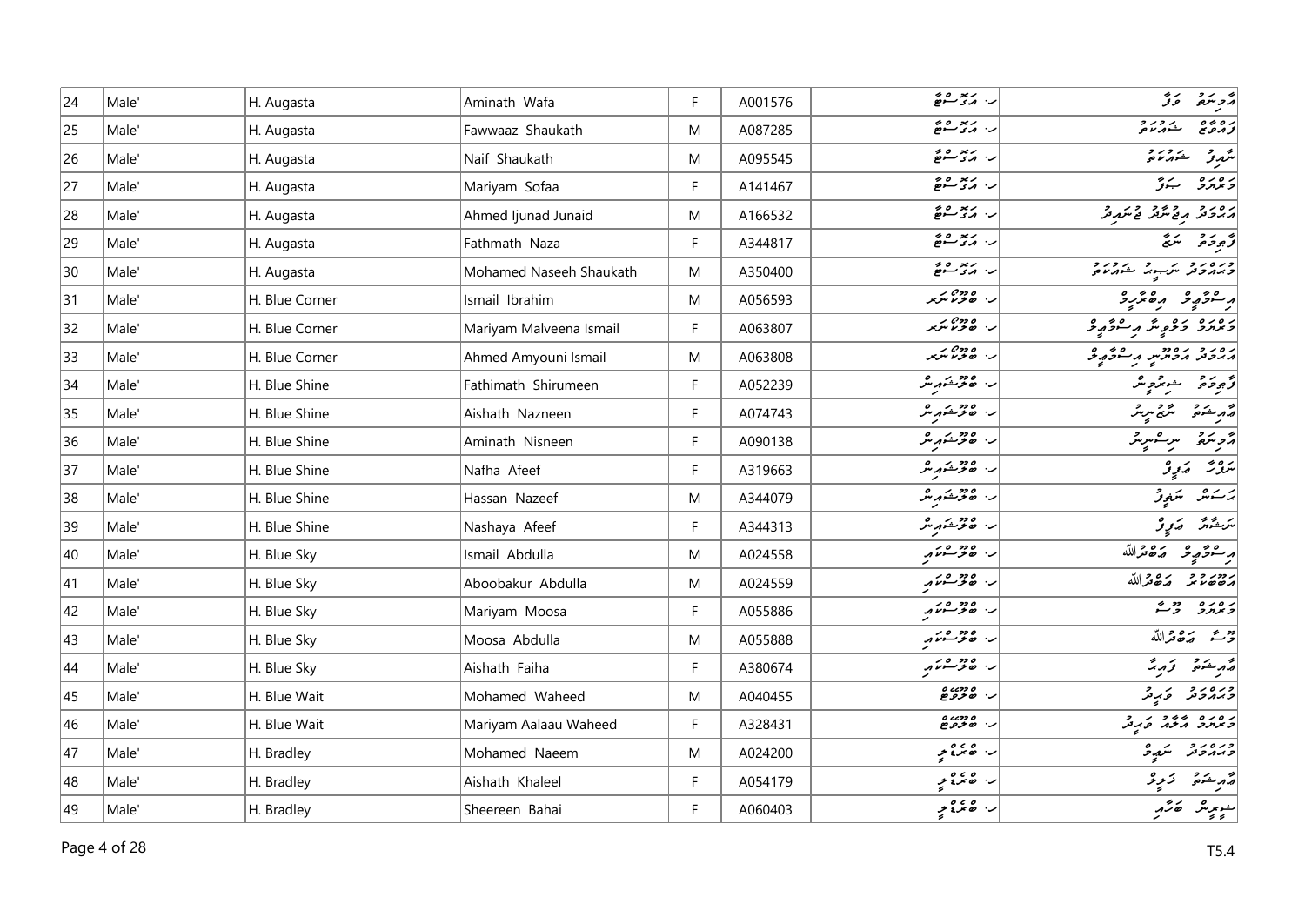| 50 | Male' | H. Bradley   | Khuzaimath Naeem      | M           | A069562 | ر، ھېروم           |                                                 |
|----|-------|--------------|-----------------------|-------------|---------|--------------------|-------------------------------------------------|
| 51 | Male' | H. Bradley   | Aishath Shaffana      | $\mathsf F$ | A069605 | ر، ھېر، م          | 3 در 3 مرد 2<br>زیمبروی سرد 3<br>در شکو شکورگ   |
| 52 | Male' | H. Bradley   | Ahuzaam Naeem         | M           | A073894 | ر. ھېرومو          |                                                 |
| 53 | Male' | H. Bradley   | VISHANA MOHAMED NAEEM | F           | A121940 | ر. ھېروم           | و شمکر وره دو مدرد                              |
| 54 | Male' | H. Bradley   | Hassan Hamza          | M           | A146586 | بەھىدە بېر         | ير سند مركز مركز                                |
| 55 | Male' | H. Bradley   | Ahmed Nihureer        | ${\sf M}$   | A154143 | ر، ھېروم           | ره رو سر سر پر پر<br>  در سر سر سر پر پر        |
| 56 | Male' | H. Bradley   | Ali Nahiz             | ${\sf M}$   | A154158 | ر، ھېروم           | أەسمجە سەمدىقى                                  |
| 57 | Male' | H. Bradley   | Shifa Mohamed Naeem   | F           | A167040 | ر، ھېروم           | أحوق وره رو شهره                                |
| 58 | Male' | H. Bradley   | Shifag Mohamed Naeem  | M           | A299625 | ر. ھېرومو          | جوزة ورەرو شرك                                  |
| 59 | Male' | H. Bradley   | Aaiz Mohamed Naeem    | ${\sf M}$   | A299626 | ر، ھېروم           | أأأرج وبرودو تتمدح                              |
| 60 | Male' | H. Bradley   | Naaim Mohamed Naeem   | M           | A361399 | ر، ھېروم           | شمره وره دو سمده                                |
| 61 | Male' | H. Bradley   | Mohamed Nabeel        | M           | A396552 | ر. ھېروم           | ورورو شهره                                      |
| 62 | Male' | H. Bradley   | Ali Athif             | M           | A409498 | ر. ۱۵۷۵ م          | أوسمج وتجوفر                                    |
| 63 | Male' | H. Bradley   | Hamdhoona Khaleel     | F           | A413346 | ر. ھېرومو          | رەددىر زىرو                                     |
| 64 | Male' | H. Bradley   | Hussain Faisal        | ${\sf M}$   | A413351 | رية هوء مج         | وحسكم وكمرسك                                    |
| 65 | Male' | H. Caribbean | Zaheera Umar          | F           | A012287 | ر، ئابرەرگە        | كالمحاسر بمراجح وكالمر                          |
| 66 | Male' | H. Caribbean | Aishath Shameem       | $\mathsf F$ | A028040 | ر ، ئۈيرەرگە       | أقهر شكور فيكور                                 |
| 67 | Male' | H. Caribbean | Aminath Shameem       | F           | A035229 | ر، ئۈبرەرگە        | أأروبتهم المستور                                |
| 68 | Male' | H. Caribbean | DHEEMA HASSAN         | F           | A057008 | $rac{a}{\sqrt{2}}$ | مرچ = برَسَۃ مر                                 |
| 69 | Male' | H. Caribbean | Dhaha Shuaib          | F           | A061288 | $rac{1}{\sqrt{2}}$ | $rac{2}{6}$ $rac{2}{3}$ $rac{2}{3}$ $rac{2}{3}$ |
| 70 | Male' | H. Caribbean | Zimaam Hassan Yoosuf  | ${\sf M}$   | A329040 | ر، ئۈپرەرگە        | بره در ده دو ده<br>برخه برخش مرسور              |
| 71 | Male' | H. Caribbean | Ahmed Haji Ali        | M           | A334246 | ر، ئۈبرەرگە        | رەر دېر پەيغ كەي                                |
| 72 | Male' | H. Choir     | Aminath Thahumeena    | F           | A000146 | ر، عوہر میں        | أزويته وترويثر                                  |
| 73 | Male' | H. Choir     | Ali Shameem           | ${\sf M}$   | A033089 | ر، سیمبر پر        | ړې شوه                                          |
| 74 | Male' | H. Choir     | Fathimath Amsooda     | $\mathsf F$ | A041605 | ر، سی پر بر        | ه د د ده دده.<br>ژبوده پروسین                   |
| 75 | Male' | H. Choir     | Hassan Shameem        | ${\sf M}$   | A049014 | ر، سیمرسر          | پرستمبر مقوو                                    |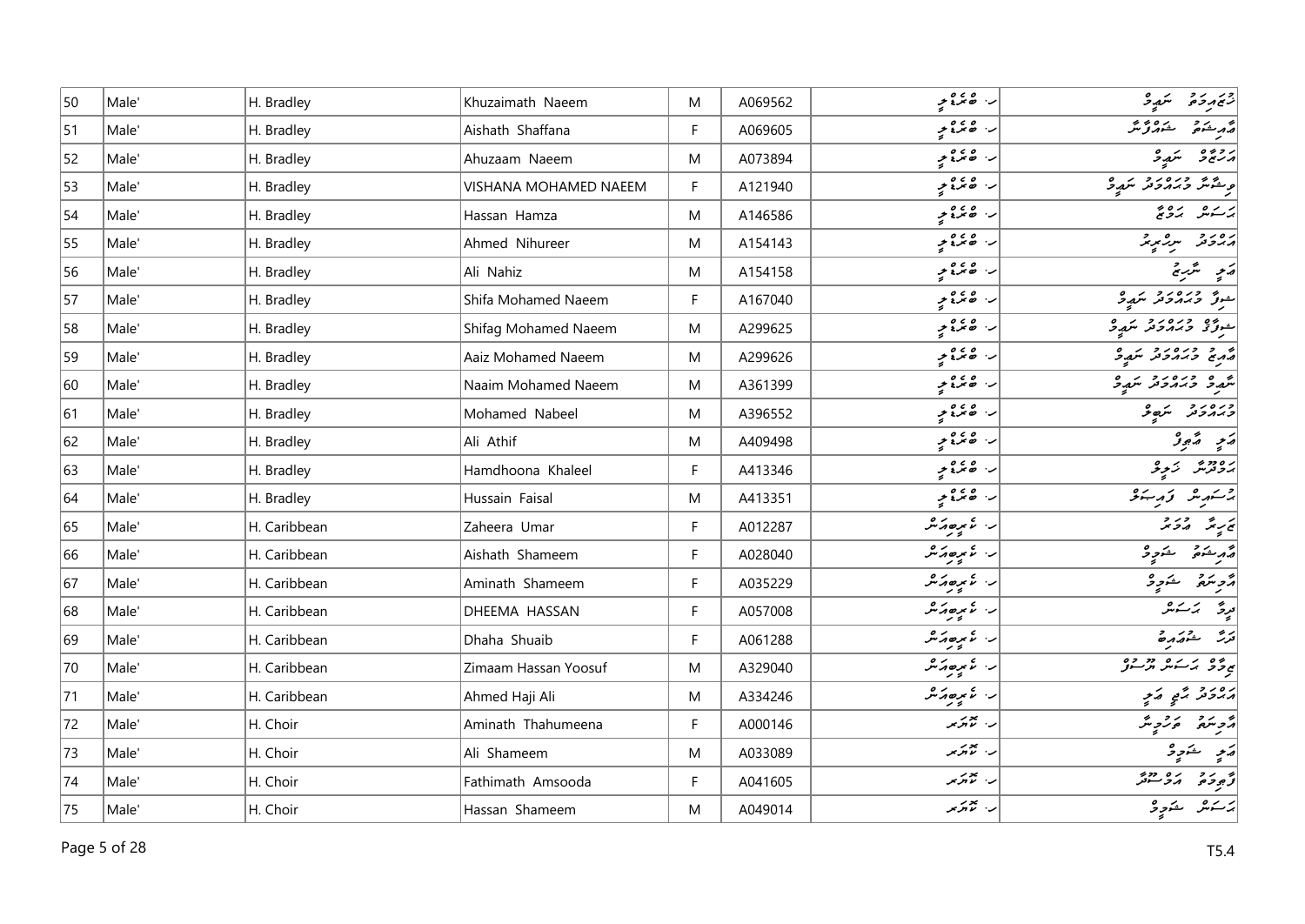| 76  | Male' | H. Choir    | Ibrahim Shameem                    | M         | A049894 | ر، سی پر    | د ۱۳۵ پخپرو د                                          |
|-----|-------|-------------|------------------------------------|-----------|---------|-------------|--------------------------------------------------------|
| 77  | Male' | H. Choir    | Ahmed Shaheem                      | ${\sf M}$ | A055100 | ر، غەدىبە   | رەرو خىرو                                              |
| 78  | Male' | H. Choir    | Aminath Mausooma                   | F         | A056139 | ر، سیمرسر   | أأروسهم وأحددهم                                        |
| 79  | Male' | H. Choir    | Ahmed Rasheed                      | M         | A056140 | ر، سوپر بیر | د ۱۵ د حر مر کر شوند                                   |
| 80  | Male' | H. Choir    | Mohamed Shameem                    | M         | A068768 | ر، سور بر   | ورەرو شەرو                                             |
| 81  | Male' | H. Choir    | Sobira Shakir                      | F         | A077068 | ر، عہور     | $\begin{array}{cc} 2 & 2 & 2 \\ 2 & 2 & 2 \end{array}$ |
| 82  | Male' | H. Choir    | Saleema Mohamed Fulhu              | F         | A111599 | ر، عہور     | منور مدرور دور<br>  منور مدرور دور                     |
| 83  | Male' | H. Choir    | Mahfooz Ibrahim                    | M         | A120964 | ر، سوپر بیر | دەدد مەرد                                              |
| 84  | Male' | H. Choir    | Hussain luthisam Nasir             | ${\sf M}$ | A126700 | ر، سیمتر بر |                                                        |
| 85  | Male' | H. Choir    | lenash Ahmed Rasheed               | F         | A151797 | ر، سیمرسر   | ر مرکب اور دیکھ مرکب دیگر                              |
| 86  | Male' | H. Choir    | Mazina Ibrahim                     | F         | A166940 | ر، سیمرسر   | قىم شەھەم يە                                           |
| 87  | Male' | H. Choir    | AISHATH SHAIHA RASHEED             | F         | A329876 | ر، سیمرسر   | أما مر شكافه الشرك المر الشوقر                         |
| 88  | Male' | H. Choir    | Aishath Afnaan Ali                 | F         | A335656 | ر، سیمرسر   |                                                        |
| 89  | Male' | H. Choir    | Aminath Amaani Ahmed               | F         | A351378 | ر، عوثر بر  | أأدمره برؤس أرورد                                      |
| 90  | Male' | H. Choir    | HUSSAIN SHAMMAKH<br><b>MOHAMED</b> | M         | A382422 | ر، میتونیر  | إرتشر شروعه ورورد                                      |
| 91  | Male' | H. Cotton   | Ahmed Yasir Waheed                 | ${\sf M}$ | A023238 | ر. ئۇغ بىر  | أرور والمحر المحارقة                                   |
| 92  | Male' | H. Cotton   | Hassan Moosa                       | M         | A033635 | ر. لاھ پر   | پرستمبر وحرثته                                         |
| 93  | Male' | H. Cotton   | Zakariyya Usman                    | ${\sf M}$ | A043055 | ر. لاھ پر   |                                                        |
| 94  | Male' | H. Cotton   | Aminath Wisama                     | F         | A049581 | ر. نۇھ بىر  | أزويتهم ويثنثه                                         |
| 95  | Male' | H. Cotton   | Mohamed Wisam                      | ${\sf M}$ | A056855 | ر. لاھ پر   | وره د و ده                                             |
| 96  | Male' | H. Cotton   | Ahmed Thaufeeq                     | ${\sf M}$ | A059818 | ر. ئۇغ بىر  | رەرد روپى                                              |
| 97  | Male' | H. Cotton   | Ismail Afnaan                      | M         | A342894 | ر. نوم مگر  | رەم ئۇرۇ مۇمۇر                                         |
| 98  | Male' | H. Darvincy | AMINATH SHAFFA MOHAMED             | F         | A063278 | ر. ۽ُوپڙپ   | أتر شرح المشمر والمحمد والمحمد                         |
| 99  | Male' | H. Esheveli | Abdul Rasheed Abdulla              | M         | A054500 | ر. پرعرفرمر | ره وه برجونه مردم والله                                |
| 100 | Male' | H. Esheveli | Aishath Zeeshan Rasheed            | F         | A076922 | ر به عروجه  | ا<br>در شوه بې شوش بر شوند                             |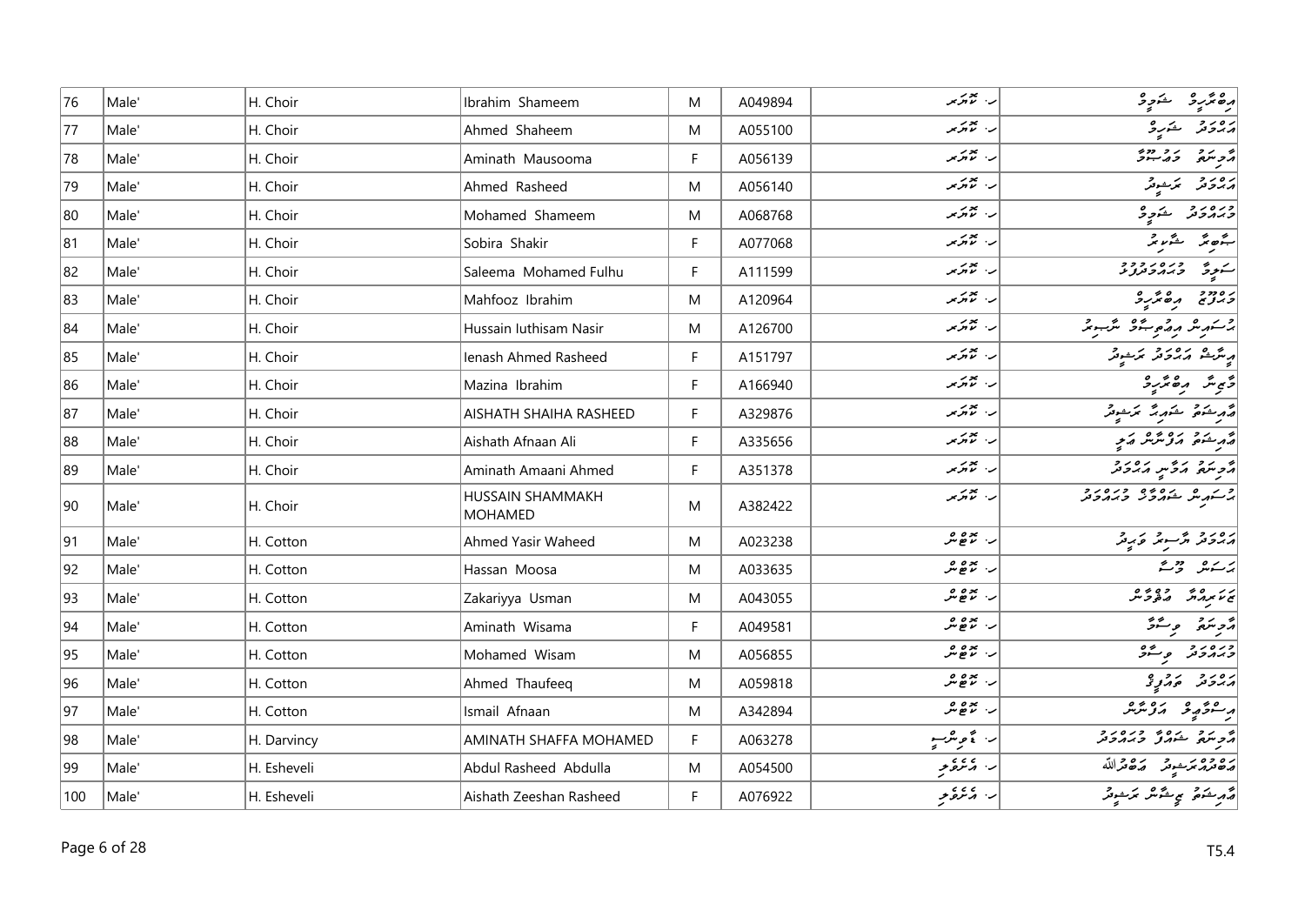| 101 | Male' | H. Esheveli      | Ali Rifath                  | M         | A104207 | ر، دېمنومو      | $5 - 9 - 5 = 6$                                                                                          |
|-----|-------|------------------|-----------------------------|-----------|---------|-----------------|----------------------------------------------------------------------------------------------------------|
| 102 | Male' | H. Farimaage     | Ahmed Riyaz                 | M         | A001568 | ر . تومودٌ ک    | أرەر دېرى                                                                                                |
| 103 | Male' | H. Farimaage     | Aishath Chithra Moosa       | F         | A080038 | ر . تومودٌ دُ   | $\stackrel{2}{\sim}$ $\stackrel{2}{\sim}$ $\stackrel{2}{\sim}$ $\stackrel{2}{\sim}$ $\stackrel{2}{\sim}$ |
| 104 | Male' | H. Farimaage     | Aishath Riyaz               | F         | A095733 | ر . ئەبردگى     | وكرمشكم بروكش                                                                                            |
| 105 | Male' | H. Farimaage     | Aminath Riyaz               | F         | A103310 | ر . ئۇ بردگا    | و څخه سر پر شه                                                                                           |
| 106 | Male' | H. Farimaage     | Mohamed Riyaz               | M         | A141106 | ر . تومودٌ دُ   | و رە ر د<br><i>و بر</i> پر تر<br>سمروشر مشر                                                              |
| 107 | Male' | H. Farivadhu     | Saeeda Adam                 | F         | A144855 | ر و تر تروتر    |                                                                                                          |
| 108 | Male' | H. Farivadhu     | Abdulla                     | M         | A144866 | ر کا مرکز تر    | برە ترالله                                                                                               |
| 109 | Male' | H. Fathangumaa   | Moosa Ashfaq Mohamed        | ${\sf M}$ | A012243 | ر . ۇە سەر      |                                                                                                          |
| 110 | Male' | H. Fathangumaa   | Sameera Mohamed Fulhu       | F         | A024478 | ر . ۇە سەر      | شریگ وره درود                                                                                            |
| 111 | Male' | H. Fathangumaa   | Ibrahim Shujau Mohamed      | M         | A037369 |                 | دە ئەرە بەدە دىرەرد                                                                                      |
| 112 | Male' | H. Fathangumaa   | Aishath Nazly               | F         | A044095 | ر . ۇە سەر      | أقهر شده شرج محي                                                                                         |
| 113 | Male' | H. Fathangumaa   | Dr. Mohamed Mishwaar Ashfaq | M         | A054819 | ر . توکار در پی |                                                                                                          |
| 114 | Male' | H. Fathangumaa   | Aishath Mishmisha           | F         | A054878 | ر . ۇە ئىرى ئ   | أشركتم وكومة                                                                                             |
| 115 | Male' | H. Fathangumaa   | Abdullah Muthasim Ahmed     | ${\sf M}$ | A153422 | ر . ئەتەسىدى    | رە داللە دورب و رەرد                                                                                     |
| 116 | Male' | H. Fathangumaa   | Ali Yamaan Shujau           | ${\sf M}$ | A156304 | ر . توکار در پی | أريحي الركر مركب والمحمد                                                                                 |
| 117 | Male' | H. Fathangumaa   | Mohamed Naail Shujau        | M         | A156305 |                 | ورەر دېمبر و دور                                                                                         |
| 118 | Male' | H. Fathangumaa   | Ali Musthaeen Ahmed         | M         | A339282 | ل تەكەسىدى      | كمجمع وصمي والمتحدة                                                                                      |
| 119 | Male' | H. Fathangumaa   | Mohamed Musthausim Ahmed    | M         | A339283 | ر . ۇە سىدۇ     | כנסנכ כסנכ סיים נסנכ<br>כמונכת כייסולייפ ומכת                                                            |
| 120 | Male' | H. Fathangumaage | Aminath Manike              | F         | A001018 | ر. تۆھ سرچ دی   | ה<br>הכיתם ביתי                                                                                          |
| 121 | Male' | H. Fathangumaage | Mohamed Maniku              | M         | A032999 | ر کوکاروی       | ورەر در د                                                                                                |
| 122 | Male' | H. Fathuru       | Ahmed Yaman Junaid          | M         | A065710 |                 | ر ور د بره و د بر د                                                                                      |
| 123 | Male' | H. Fenvilaage    | Mohamed Rasheed             | ${\sf M}$ | A032675 | ر. ۇ ئىرو ئۇي   | ورەرو كرشونر                                                                                             |
| 124 | Male' | H. Fenvilaage    | Shaheem Adam Fulhu          | ${\sf M}$ | A100103 | ر. ۇشمۇمۇتى     | شرره په ده دو                                                                                            |
| 125 | Male' | H. Fenvilaage    | Mohamed Rifshan Shaheem     | ${\sf M}$ | A102513 | ر. ۇ نىرو دى    | ورەرو بروڅش خېرو                                                                                         |
| 126 | Male' | H. Fenvilaage    | Ibrahim Rukhshan Shaheem    | M         | A102530 | ر. ۇمىھو ئۇي    |                                                                                                          |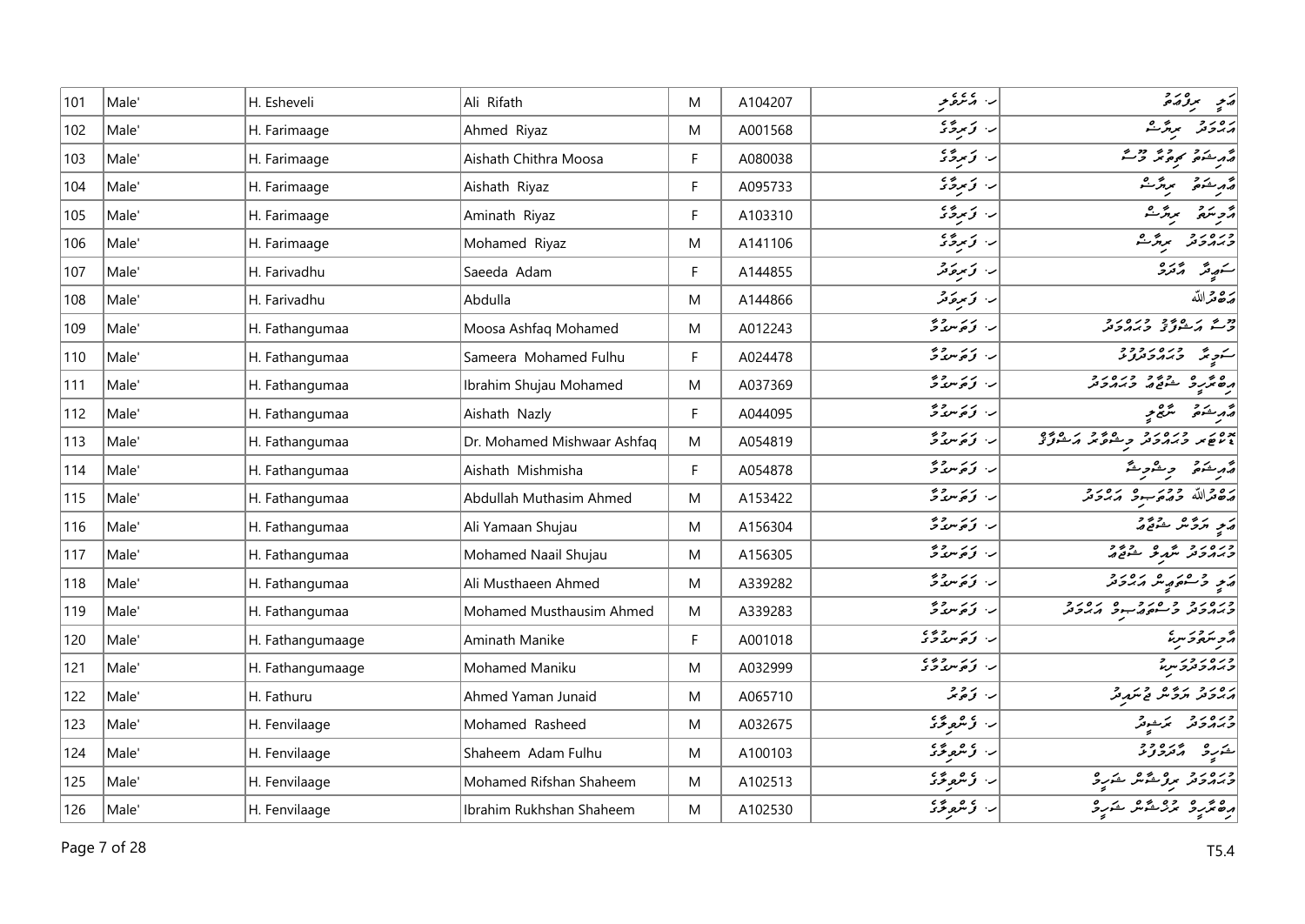| 127 | Male' | H. Fenvilla Palace | Ali Moosa                 | M           | A070665 | ر. ئۇ ش <sub>ە</sub> بۇ ئۇ ئەت                | $2^{3}$ $2^{7}$                                         |
|-----|-------|--------------------|---------------------------|-------------|---------|-----------------------------------------------|---------------------------------------------------------|
| 128 | Male' | H. Fenvilla Palace | FATHIMATH REENA           | F.          | A078375 | ر. ۇ ئىرە ئۇز ئەت                             | و بر د<br>ترموز م<br>ىرىتر<br>ئ                         |
| 129 | Male' | H. Fenvilla Palace | Aminath Ali               | F           | A078376 | ر. ئۇ ش <sub>ە</sub> بۇ ئۇ ئەت                | أثر حريره<br>رځمو                                       |
| 130 | Male' | H. Fenvilla Palace | Hawwa Yumna               | F           | A147060 | ر. ۇير <sub>ەپ</sub> ئ <sub>ە</sub> زىر م     | رە پە<br>بەدە<br>پرویژ                                  |
| 131 | Male' | H. Fenvilla Palace | Mariyam Yasmeen           | F           | A154058 | ر. ئۇمرگە ئەقتى                               | ېژگ <sub>ىرچى</sub> ر<br>ر ه ر ه<br><del>ر</del> بربر ژ |
| 132 | Male' | H. Fenvilla Palace | Dheema Ali                | F           | A350557 | ر. ۇ ئىرو ئۇزىخەت                             | ا در پی در کرد<br>اور پی در کرد                         |
| 133 | Male' | H. Fenvilla Palace | Dhunya Ali                | F           | A350560 | ر. ئۇمرىمۇ ئۇ ئۆگ                             | و ه پر<br>ترس<br>ەئىر                                   |
| 134 | Male' | H. Foggasge        | Adhil Ali                 | M           | A005557 | ر، نومړی شي                                   | پ <sup>و</sup> رو کړې                                   |
| 135 | Male' | H. Foggasge        | Amir Ali                  | M           | A043115 | ر، نوم د ه ه ه                                | وترمز<br>رځ په                                          |
| 136 | Male' | H. Foggasge        | Azim Ali                  | M           | A043980 | ر، نوم د ه ه ه                                | $rac{\circ}{\circ}$ $rac{\circ}{\circ}$<br>ەكىپىيە      |
| 137 | Male' | H. Foggasge        | Asima Ali                 | F           | A066242 | ر، نوه د ه ه و                                | رم<br>مرسبة بر<br>رځمنې                                 |
| 138 | Male' | H. Foggasge        | Ibrahim Ahusan Yoosuf     | M           | A101772 | ر، پوه ره و،                                  | ېر د سه ه ده وه وه                                      |
| 139 | Male' | H. Foggasge        | Fathina Ali               | F           | A149024 | ر، نوم د ه ه ه                                | قرموشر الأمير                                           |
| 140 | Male' | H. Foggasge        | Areen Adam Naseer         | $\mathsf F$ | A336189 | ر. موه د ه و ه                                | ړېږ رورو او د کړ                                        |
| 141 | Male' | H. Foggasge        | Mohamed Imthisal Azim     | ${\sf M}$   | A337365 | ر. بوه در ۵۵                                  | ورەرد مەم ئەھ ئەر                                       |
| 142 | Male' | H. Foggasge        | Adam Afsheen Azim         | M           | A337366 | ر. بوه در ۵۵                                  | ړو روسه رکړو                                            |
| 143 | Male' | H. Foggasge        | Ahmed Aseel Ali           | M           | A343028 | ر. پوه پر ۵ په                                | أرەرو كەسپى كەم                                         |
| 144 | Male' | H. Foggasge        | Fathimath Sara Ali        | F           | A359850 | ر، پوه ره و،                                  | توجوجو ستعرضي                                           |
| 145 | Male' | H. Foggasge        | Fathimath Ula Amir        | F           | A362488 | ر، پوه ره و،                                  | و دو دو ور                                              |
| 146 | Male' | H. Fukkafamaage    | Ismail Amith              | M           | A027847 | ر وه رر د ،<br>ر و مرود د                     | وڪوڻو ڏوڻ                                               |
| 147 | Male' | H. Fukkafamaage    | Aminath Ina               | F           | A042450 | ر وه دره د.<br>ر و د ماورد                    | ړې سره په پر                                            |
| 148 | Male' | H. Fukkafamaage    | Aishath Waheeda           | F           | A042466 | ر وه ر ر د د .<br>ر· نو د ر تو <del>ر</del> د | أقهر شدة وكبيتر                                         |
| 149 | Male' | H. Fukkafamaage    | Mariyam Waheeda           | F           | A130731 | ر وه ر ر د د .<br>ر· نو د ر تو <del>ر</del> د | د ۵ ره د کر تر                                          |
| 150 | Male' | H. Fukkafamaage    | Aishath Yumna Adam Saleem | F           | A144902 | ر وه ر ر و ،<br>ر . تو پر ر تو <del>ر</del> د | و در ده وه دره سرو                                      |
| 151 | Male' | H. Fukkafamaage    | Fathimath Waheeda         | F.          | A154387 | ر وه ر ر و ،<br>ر . تو پر ر تو تر ی           | وٌموحَمْ وَرِمَّرُ                                      |
| 152 | Male' | H. Fukkafamaage    | Ahmed Zihunee Hameed      | M           | A303782 | ر وه رزه و<br>ر و د مانون و                   | ړ پروته پر ژبې ټرې پر                                   |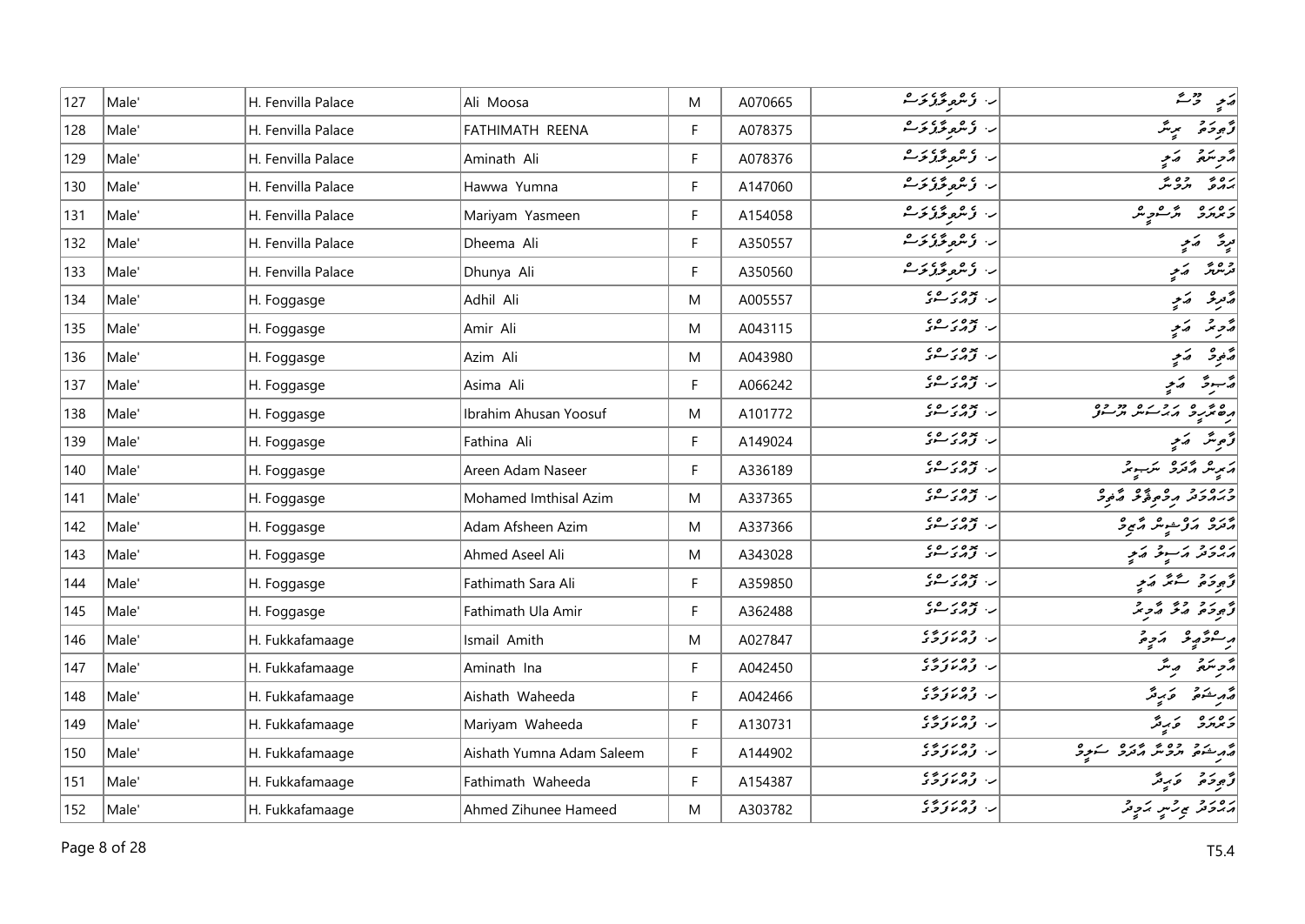| 153 | Male' | H. Fukkafamaage | Aminath Zihuna Hameed   | F           | A303831 | ر وه ر ر و ،<br>ر . تو پر ر تو <del>ر</del> د | أأوسكم بإركشا بكافي فلتحفظ         |
|-----|-------|-----------------|-------------------------|-------------|---------|-----------------------------------------------|------------------------------------|
| 154 | Male' | H. Fukkafamaage | Fathimath Milna         | F           | A341247 | ر وه ر ر د د<br>ر . و پر ر و د د              | أزودة وفتر                         |
| 155 | Male' | H. Fukkafamaage | Yoosuf Ameen            | M           | A341249 | ر وه ر ر و ،<br>ر . تو پر ر تو <del>ر</del> د | در وه<br>در سرو                    |
| 156 | Male' | H. Ginamaage    | Ibrahim Ali             | M           | A035098 | ر، پەنىۋە                                     | وەتزرو<br>ەتىر                     |
| 157 | Male' | H. Ginamaage    | Fathimath Moosa         | F           | A062746 | ر. په مرکزه                                   | و مر د<br>ترجو حو<br>دو مشر        |
| 158 | Male' | H. Ginamaage    | Mohamed Iyaz            | M           | A149500 | لر، ويتروه<br>سب                              | כנסנכ הים                          |
| 159 | Male' | H. Ginamaage    | Ahmed Inaz              | M           | A361690 | ار.<br>اس و مردوی                             | أرور والمحمد                       |
| 160 | Male' | H. Ginamaage    | Aishath Haulath         | F           | A361691 | ار.<br>ار. ومردی                              | م د در در در د<br>مگر شوه بر در د  |
| 161 | Male' | H. Ginamaage    | Ali Ifaz                | M           | A361692 | ر، پەنتىۋى                                    | أة موقر ورقر                       |
| 162 | Male' | H. Ginamaage    | Aminath Khuwailath      | $\mathsf F$ | A361693 | ر ، پاسچې                                     | أزويتم وتحديج                      |
| 163 | Male' | H. Green Zest   | Fathimath Waheeda       | F           | A035232 | ر. ۇ پرېترى كەھ                               | قَهِ وَ مَدِيَّر                   |
| 164 | Male' | H. Green Zest   | Abdulla Rafeeu          | M           | A035234 | ر. ۇ پرىدى گەھ                                | پرې قرالله<br>بمروح                |
| 165 | Male' | H. Green Zest   | Ali Waheed              | M           | A043056 | ر. و پرېږي شو                                 | أەسمج المحاسر فر                   |
| 166 | Male' | H. Green Zest   | Ibrahim Mafaaz          | M           | A044290 | ر. گە پرىر ئاھىمى                             | ەھ ئەرە بەر ئەرە<br>بەھ ئەرە بەر ئ |
| 167 | Male' | H. Green Zest   | Hamza Mohamed           | M           | A058115 | ر. و پرسی دو                                  | ره دره دور                         |
| 168 | Male' | H. Green Zest   | Shamla Mohamed          | F.          | A062145 | ر. گە ئىر سرچ كەنق                            | شكە ئەرەر ئە                       |
| 169 | Male' | H. Green Zest   | Abdullah Ziyan          | M           | A078042 | ر. ۇ پرىدۇ شۇ                                 | 50 مقرالله بم مركز مر              |
| 170 | Male' | H. Green Zest   | Ahmed Haanee            | M           | A128893 | ر، ۇىرىش ئىق                                  | رەرد ئىر                           |
| 171 | Male' | H. Green Zest   | Aishath Manaahil Hassan | F           | A158135 | ر. ۇ پرىدۇ شۇ                                 | وأرجنتم وتركو بمسكر                |
| 172 | Male' | H. Green Zest   | Zaain Ali Waheed        | $\mathsf F$ | A165866 | ر. ۇ پرىدۇ شۇ                                 | لتجمر شر محمد و ترکیبر             |
| 173 | Male' | H. Green Zest   | Mohamed Ali Jinad       | M           | A306661 | ر. گە پرىر ئاھىمى                             | ورورو كمو ويكو                     |
| 174 | Male' | H. Green Zest   | Fathmath Shaayan Hamza  | F           | A333890 | ر. ۇ پرېترى كەھ                               | تح و حديده ده د                    |
| 175 | Male' | H. Green Zest   | Mohamed Ahsham Arif     | M           | A336169 | ر. ۇ پرېترى كەھ                               | ورەرد رەپرىشى كەيرۇ                |
| 176 | Male' | H. Green Zest   | Hussain Savyl Hassan    | M           | A347957 | ر. گە ئېرىشكى كەھ                             | چە سەر ھەر سەھ بۇ بەسەھ            |
| 177 | Male' | H. Green Zest   | AHMED IQYAN RAFEEU      | M           | A362694 | ر، ۇىرىئرچ كىق                                | גפנד היכולית ותקדי                 |
| 178 | Male' | H. Green Zest   | Mohamed Iqyan Rafeeu    | M           | A362700 | ر، ۇ پرىدى گەھ                                | ورەرو مۆش ئرړه                     |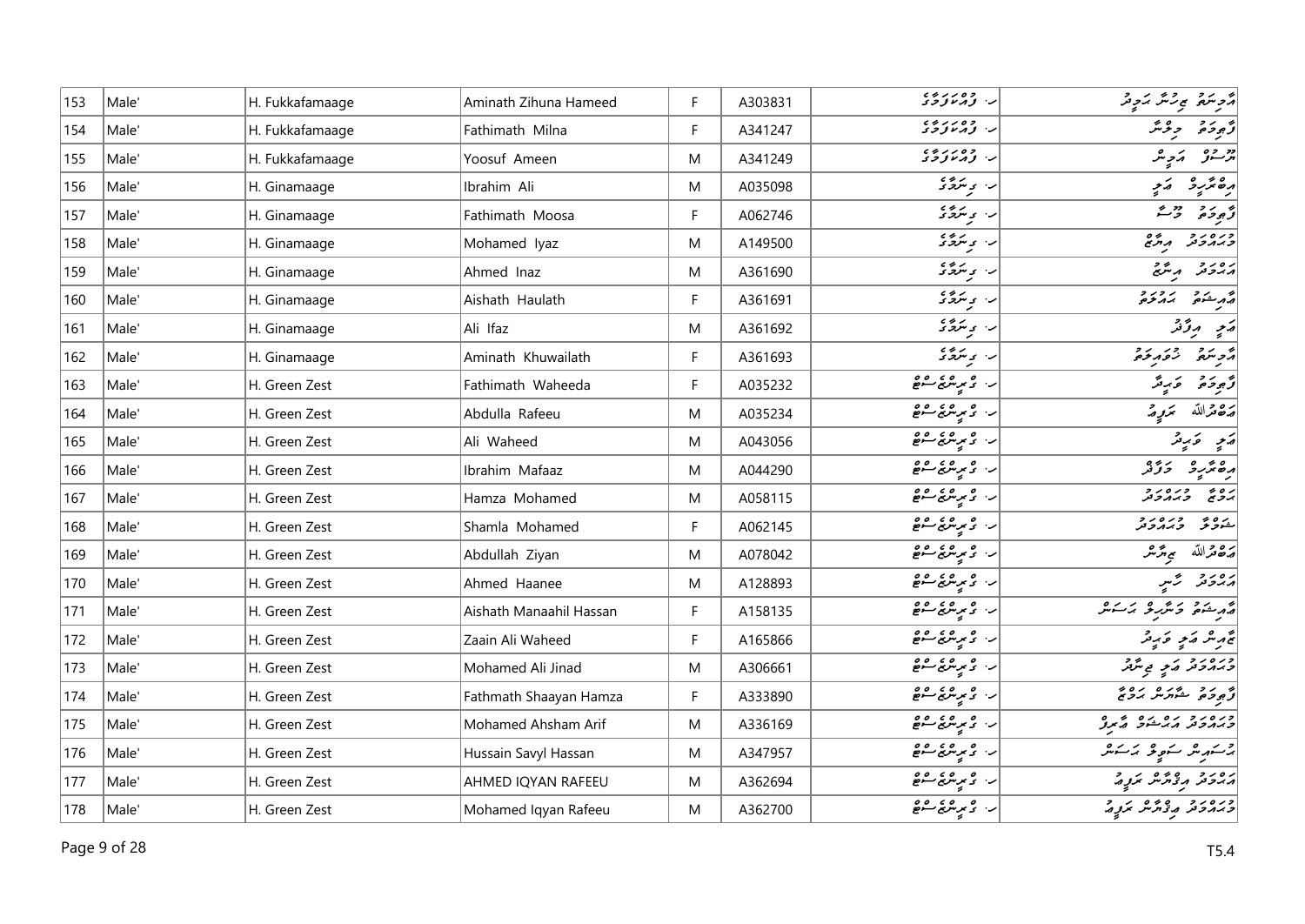| 179 | Male' | H. Green Zest | Ahmed Jinan Ali        | M           | A397983 | ر. و مرشق کو        | رورد <sub>و شرید کرد<br/>مدونر و شرید کرد</sub>                                                                                                                                                                                                                                                                                                                                     |
|-----|-------|---------------|------------------------|-------------|---------|---------------------|-------------------------------------------------------------------------------------------------------------------------------------------------------------------------------------------------------------------------------------------------------------------------------------------------------------------------------------------------------------------------------------|
| 180 | Male' | H. Hamsa      | Hassan Waheed          | M           | A027112 | ر. رَوْسَه          | رُسُمبر كَرِيرٌ                                                                                                                                                                                                                                                                                                                                                                     |
| 181 | Male' | H. Hamsa      | Mohamed Waheed         | M           | A050974 | ر. رُوْسَه          | ورەرو كەيلا                                                                                                                                                                                                                                                                                                                                                                         |
| 182 | Male' | H. Hamsa      | Ali Waheed             | M           | A064932 | ر. رَوْسَه          | أوسمح المحارجة                                                                                                                                                                                                                                                                                                                                                                      |
| 183 | Male' | H. Hamsa      | Ahmed Waheed           | M           | A064982 | ر. زه به            | رەرو كەيىر                                                                                                                                                                                                                                                                                                                                                                          |
| 184 | Male' | H. Hamsa      | Abdulla Sanoon         | M           | A095082 | ر. رَوْسَه          | يَدْهِ قَدْاللّه سَوْمِثْرَ                                                                                                                                                                                                                                                                                                                                                         |
| 185 | Male' | H. Hamsa      | Mohamed Shail Ali      | M           | A167334 | ر، رُوْسَہ          | ورەرو خەرو كې                                                                                                                                                                                                                                                                                                                                                                       |
| 186 | Male' | H. Hamsa      | Aishath Aroosha Hassan | $\mathsf F$ | A306018 | ر. رُوْسَ           | $\begin{array}{cccccc} \mathcal{L} & \mathcal{L} & \mathcal{L} & \mathcal{L} & \mathcal{L} & \mathcal{L} & \mathcal{L} \\ \mathcal{L} & \mathcal{L} & \mathcal{L} & \mathcal{L} & \mathcal{L} & \mathcal{L} & \mathcal{L} & \mathcal{L} \\ \mathcal{L} & \mathcal{L} & \mathcal{L} & \mathcal{L} & \mathcal{L} & \mathcal{L} & \mathcal{L} & \mathcal{L} & \mathcal{L} \end{array}$ |
| 187 | Male' | H. Hamsa      | Mariyam Shazurath Ali  | F.          | A325404 | ر، رُوْسَہ          | ر ورو در در در در                                                                                                                                                                                                                                                                                                                                                                   |
| 188 | Male' | H. Hamsa      | Fathmath Anusha Ahmed  | F           | A335953 | ر، رُوْسَہ          | و د د برده ده د و                                                                                                                                                                                                                                                                                                                                                                   |
| 189 | Male' | H. Hamsa      | Akif Hassan            | M           | A339696 | ر. رَوْسَ           | أژىر ئەسەتلە                                                                                                                                                                                                                                                                                                                                                                        |
| 190 | Male' | H. Hamsa      | Aishath Aina Ahmed     | F.          | A352327 | ر، رُوْسَہ          | התשים התית המכת                                                                                                                                                                                                                                                                                                                                                                     |
| 191 | Male' | H. Hamsa      | Mariyam Ana Ahmed      | F.          | A352328 | ر، رَوْسَه          | נ סנס גוב גםנב                                                                                                                                                                                                                                                                                                                                                                      |
| 192 | Male' | H. Hamsa      | Raidha Mohamed         | $\mathsf F$ | A361242 | ر. رَوْسَه          | پروگر در در د                                                                                                                                                                                                                                                                                                                                                                       |
| 193 | Male' | H. Hamsa      | Shumrath Ali           | $\mathsf F$ | A362496 | ر. رَوْسَه          | شوه برو کرم                                                                                                                                                                                                                                                                                                                                                                         |
| 194 | Male' | H. Hamsa      | Mohamed Muaviz Abdulla | ${\sf M}$   | A363203 | ر. رُوْسَه          | وره رو وره و رووالله                                                                                                                                                                                                                                                                                                                                                                |
| 195 | Male' | H. Heenaage   | Ramla Ismail           | F.          | A057726 | ر. ریٹری            | پروژ پر سوژیږد                                                                                                                                                                                                                                                                                                                                                                      |
| 196 | Male' | H. Heenaage   | Ahmed Shareef          | M           | A059716 | ر. ریٹرنگ           | رەرد خىرو                                                                                                                                                                                                                                                                                                                                                                           |
| 197 | Male' | H. Heenaage   | Hussain Shifaz         | M           | A076715 | ر. ریٹرنگ           | جر سکھر مگر مشور محمد ہے<br>مراجعہ مشور محمد                                                                                                                                                                                                                                                                                                                                        |
| 198 | Male' | H. Heenaage   | Aishath Shifza         | F           | A079647 | ر. ریٹری            | و<br>وگهرڪو ڪوڙي                                                                                                                                                                                                                                                                                                                                                                    |
| 199 | Male' | H. Heenaage   | Ismail Shimau          | M           | A126709 | ر. پەنگەنگە         | ر شۇر ئىنى ئىش                                                                                                                                                                                                                                                                                                                                                                      |
| 200 | Male' | H. Heenaage   | Mariyam Shazla         | F           | A126805 | ر. ریٹری            | ره ره مده و                                                                                                                                                                                                                                                                                                                                                                         |
| 201 | Male' | H. Helium     | Mohamed Shuaau         | M           | A000457 | ر. روړو             | شقەھەر<br>و ره ر و<br><i>و پر</i> و تر                                                                                                                                                                                                                                                                                                                                              |
| 202 | Male' | H. Helium     | Aishath Suha           | F.          | A000458 | ر رپه دره           | ە ئەستىق سىر                                                                                                                                                                                                                                                                                                                                                                        |
| 203 | Male' | H. Helium     | Fathmath Waheeda       | F           | A045361 | له، روړو ه<br>سفينه | وٌمودَهُ وَرِمَّرُ                                                                                                                                                                                                                                                                                                                                                                  |
| 204 | Male' | H. Helium     | Ahmed Shifau           | M           | A049789 | ر رپوړو             | رەرد خوژه                                                                                                                                                                                                                                                                                                                                                                           |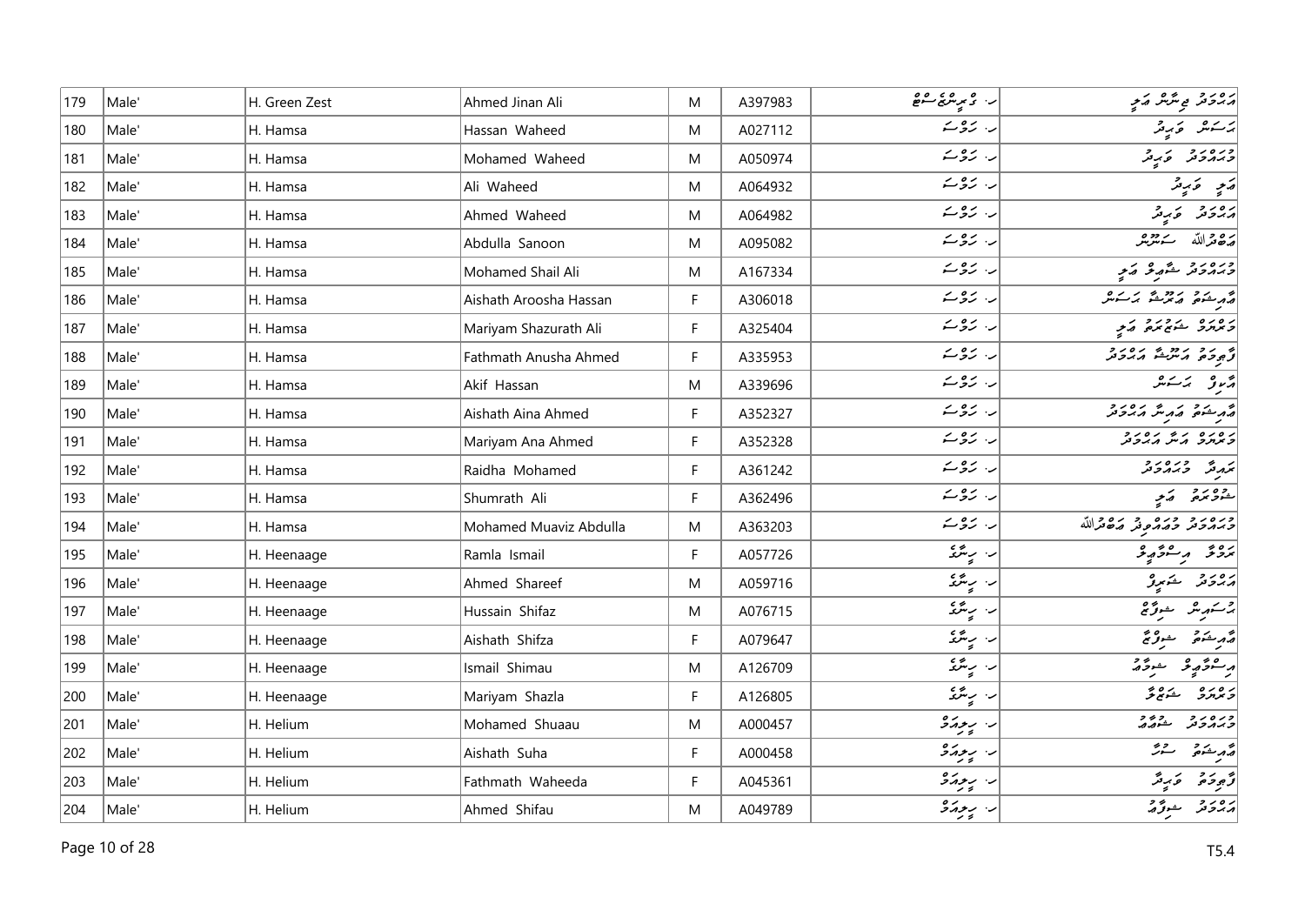| 205 | Male' | H. Helium                | Hawwa Naseema            | F           | A075600 | ر، رِمِهُ دُ                                          | ىئرسىدۇ<br>رە پە                                                                                                  |
|-----|-------|--------------------------|--------------------------|-------------|---------|-------------------------------------------------------|-------------------------------------------------------------------------------------------------------------------|
| 206 | Male' | H. Helium                | Ahmed Shareef            | M           | A076463 | ر ریپروژ                                              | پره پر و<br>شەمرۇ                                                                                                 |
| 207 | Male' | H. Helium                | Mariyam Shameema         | $\mathsf F$ | A079569 | ر ریپروژ                                              | ر ه ر ه<br><del>و</del> بربرو<br>شەر ۋ                                                                            |
| 208 | Male' | H. Helium                | Aminath Shaahy           | F           | A092540 | ر رپوړو                                               | أرمز ترة                                                                                                          |
| 209 | Male' | H. Helium                | Mariyam Mohamed          | F           | A094183 | $51.5 - 7$                                            | و ره ر د<br><i>د ب</i> رگرفر<br>ر ه ر ه<br><del>ر</del> بربر ژ                                                    |
| 210 | Male' | H. Helium                | Aishath Waheeda          | $\mathsf F$ | A126350 | ر ریپروژ                                              | وكرم شكوه المحارقة                                                                                                |
| 211 | Male' | H. Helium                | Mohamed Jailam           | M           | A150387 | $5122 -$                                              | ورەرو پەرك                                                                                                        |
| 212 | Male' | H. Helium                | Ali Ayhum                | M           | A154903 | ر روزو                                                | $\begin{array}{cc} 2\mathcal{L} \wedge \mathcal{L} & \mathcal{L} \wedge \\ \mathcal{L} & \mathcal{L} \end{array}$ |
| 213 | Male' | H. Helium                | Ahmed Thynum             | M           | A352524 | 312.7                                                 | גם גב גבית                                                                                                        |
| 214 | Male' | H. Helium                | Javshan Ahmed            | M           | A352525 | ر، روزو                                               | ره شکس مرکبرد.<br>مح <b>وشکس</b> مرکبرد                                                                           |
| 215 | Male' | H. Helium                | Fathimath Lamya          | F           | A366422 | ر، روزه                                               | وٌ ورَمَ وَرَمَّرُ                                                                                                |
| 216 | Male' | H. Hemavathi             | Nadira Adam              | F           | A058998 | ر بالمحتمد                                            | مرَّمَر جُمْرٍ وَالْمَرْحَرِ                                                                                      |
| 217 | Male' | H. Hemavathi             | Abaan Mohamed Zahir      | M           | A332577 | ر. دې ده په                                           |                                                                                                                   |
| 218 | Male' | H. Hemavathi             | Zaidhaan Mohamed Zahir   | M           | A332578 | ر. روز و په                                           | בת מים כמחכנת בית                                                                                                 |
| 219 | Male' | H. Hikadhigasdhoshuge    | Mohamed Rasheed          | M           | A059292 | ر ۱۰ مرما توری مسلولوژی<br>مرد امریکا مسلولوژی        | ورەرو كەشپەر                                                                                                      |
| 220 | Male' | H. Hikadhigasdhoshuge    | Ibrahim Rasheed          | M           | A102121 | ر ۱۰ مرنم توری مستولاتری<br>امراد مرنم مستولاتری      | ە ئەرە ئەسىم<br>مەھەرە ئەسىم                                                                                      |
| 221 | Male' | H. Hikadhigasdhoshuge    | Ali Aiman                | M           | A269757 | ر ۱۰ ریز تورک شود و د<br>مرد از مرد ک                 | وأوست وأوردهم                                                                                                     |
| 222 | Male' | H. Hikadhigasdhoshuge    | Rafuan Rasheed           | M           | A371475 | ر ۱۰ مرنم توری مستخفر موری<br>مرد از مرکز مستخفر موری | بروژه برجونر                                                                                                      |
| 223 | Male' | H. Hikadhigasdhoshuge    | Aminath Rana             | F           | A394270 | ر به ریم توری مسلوم و د<br>بر به ریم توری مسلوم در د  | أزوينه تمتر                                                                                                       |
| 224 | Male' | H. Hilaree               | Mehureen Mohamed         | $\mathsf F$ | A022253 | ر، رِوَىِي                                            | ورىم دىرەرد                                                                                                       |
| 225 | Male' | H. Hilaree               | Yoosuf Shafy Mohamed     | M           | A077386 | ر، روًى ٍ                                             | در وه عنّي در در د                                                                                                |
| 226 | Male' | H. Hiyaleege Hulhangubai | Shareefa Mohamed Ibrahim | F           | A034713 |                                                       | شكيرة ورورو مصررو                                                                                                 |
| 227 | Male' | H. Hoara                 | Ibrahim Hassan Fulhu     | M           | A001269 | ر، ريمه                                               | رە ئەر ئەسكىرى ئ                                                                                                  |
| 228 | Male' | H. Hoara                 | Rugiyya Hussain          | F           | A043988 | ر. حريز                                               | برومد بر مسكر                                                                                                     |
| 229 | Male' | H. Hoara                 | Athiyya Hussain          | F           | A058501 | ر، ژیز                                                | مەبورىژ<br>جر سەمەرىش                                                                                             |
| 230 | Male' | H. Hoara                 | Aminath Ludhoona         | F           | A128083 | ر، ژیز                                                | أأزجه بمرد ودوري                                                                                                  |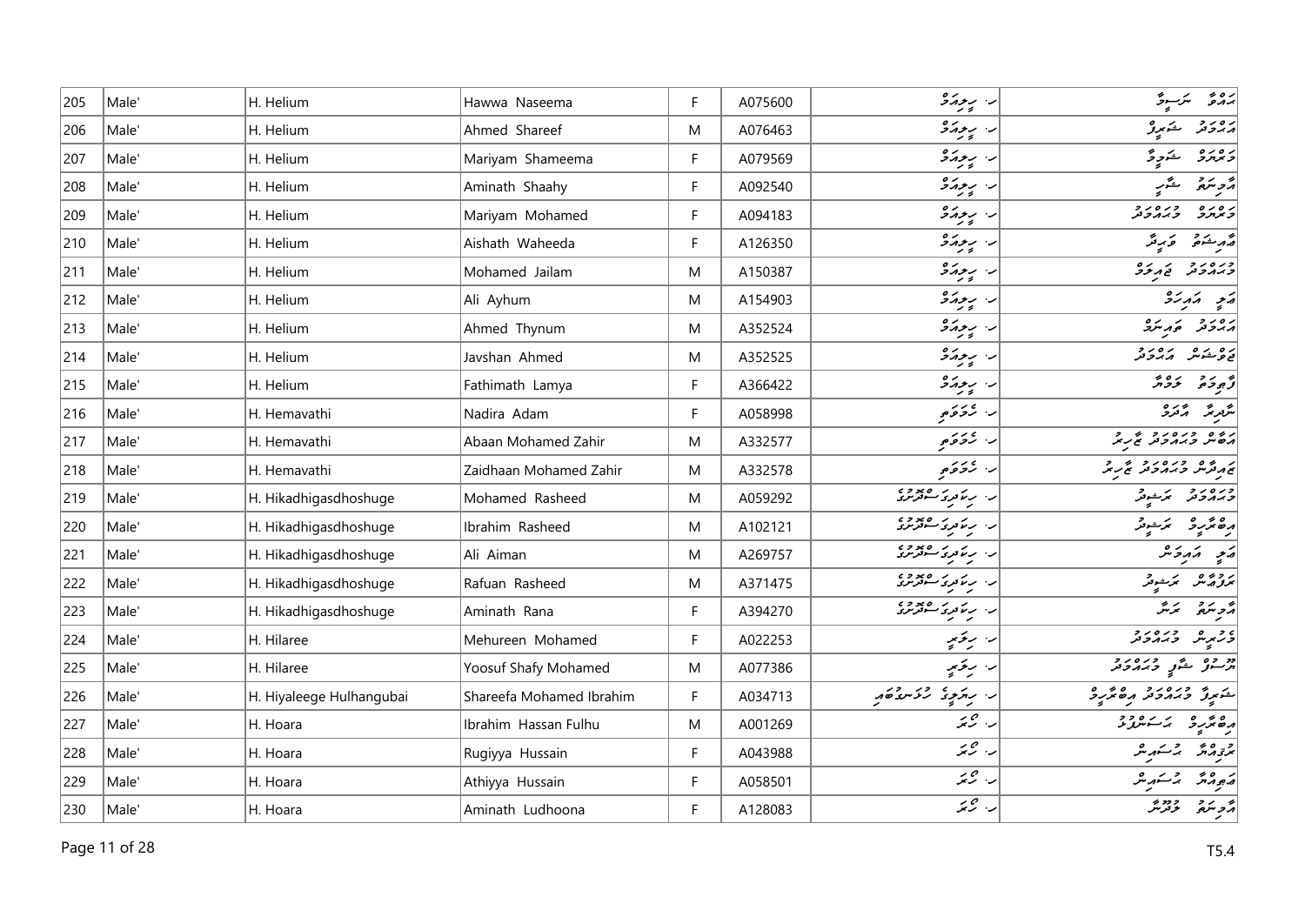| 231 | Male' | H. Iruvai       | Mohamed Ahmed             | M           | A026226 | ر به برغامه    | כנסנכ נסנכ<br>כגמכת הגבת                                                                                                                                                                                                                   |
|-----|-------|-----------------|---------------------------|-------------|---------|----------------|--------------------------------------------------------------------------------------------------------------------------------------------------------------------------------------------------------------------------------------------|
| 232 | Male' | H. Iruvai       | Abdulla Shibau            | M           | A035833 | ر به برخ د     | شوگه د<br>ەھەراللە                                                                                                                                                                                                                         |
| 233 | Male' | H. Iruvai       | Mariyam Asif              | F           | A043216 | ر بە برغەر     |                                                                                                                                                                                                                                            |
| 234 | Male' | H. Iruvai       | Fathimath Ilham Mohamed   | F           | A043217 | ر به مرغوم     |                                                                                                                                                                                                                                            |
| 235 | Male' | H. Iruvai       | Hawwa Liusha Rasheed      | F           | A043218 | ر و برغامه     | גול <i>בריבי הייני</i>                                                                                                                                                                                                                     |
| 236 | Male' | H. Iruvai       | Aminath Naaz              | F           | A043222 | ر به برخور     | أأرمز الملحمة المستنبع                                                                                                                                                                                                                     |
| 237 | Male' | H. Iruvai       | Aishath Suiza             | F           | A043223 | ر به برخور     | وكرمشكم فسنرمج                                                                                                                                                                                                                             |
| 238 | Male' | H. Iruvai       | Fathimath Sofee           | F           | A043224 | ر به مرځ مر    | ك <sub>ە 19</sub> كىمى سىكى بىلەر يېتىشى بىلەر كەنتى بىلەر ئەتلەر ئەزەر يېتىشى بىلەر كەنتى بىلەر ئەزەر يېتىشى بىلەر يېتىش<br>19 كىلىم بىلەر يېتىشى بىلەر يېتىشى بىلەر يېتىشى بىلەر يېتىشى بىلەر يېتىشى بىلەر يېتىشى بىلەر يېتىشى بىلەر يېت |
| 239 | Male' | H. Iruvai       | Mohamed Asif              | M           | A047047 | ر به برغامه    |                                                                                                                                                                                                                                            |
| 240 | Male' | H. Iruvai       | Hussain Haaly             | M           | A052421 | ر به برغامه    | برستهر شر المجمع                                                                                                                                                                                                                           |
| 241 | Male' | H. Iruvai       | Ismail Rasheed            | M           | A066697 | ر به مرتدم     | و حرکار ده استان کرد د                                                                                                                                                                                                                     |
| 242 | Male' | H. Iruvai       | Ahmed Imran Mohamed       | M           | A096706 | ر مرتزوگر      | גם גב הם שם בגם גב<br>גגבת הביניית בגהבת                                                                                                                                                                                                   |
| 243 | Male' | H. Iruvai       | Ahmed Sahaah Asif         | M           | A121173 | ر به برخور     | رەرد بەرد ئەب                                                                                                                                                                                                                              |
| 244 | Male' | H. Iruvai       | Aishath Minha Asif        | $\mathsf F$ | A121174 | ر به مرغه<br>ر | ومرشوقه وعرثه ومبادر                                                                                                                                                                                                                       |
| 245 | Male' | H. Iruvai       | Ali Irufan Mohamed        | M           | A131333 | ر به برغامه    | בי הייציי כנסיי                                                                                                                                                                                                                            |
| 246 | Male' | H. Iruvai       | Mariyam Faiha Afzal       | F           | A341726 | ر به مرغومه    | د وره و د په دوسکو                                                                                                                                                                                                                         |
| 247 | Male' | H. Iruvai       | Adam Sarvy Shibau         | M           | A342016 | ر به برغامه    | أركرو كسمي لشركة و                                                                                                                                                                                                                         |
| 248 | Male' | H. Iruvai       | <b>AISHATH LENE HAALY</b> | F.          | A345329 | ر بە برغەر     | مەر شەم بېرىكى                                                                                                                                                                                                                             |
| 249 | Male' | H. Kanduhaa     | Fauziyya Ibrahim Didi     | F.          | A045357 | ر، ئەسەمج      | زدید شهر موسیقه                                                                                                                                                                                                                            |
| 250 | Male' | H. Kanduhaa     | Adam Yoosuf               | M           | A045363 | ر، ئەسەمىيەتر  | پوره دو ده<br>پرترو پرسو                                                                                                                                                                                                                   |
| 251 | Male' | H. Kaneerumaage | Jameela Easa Fulhu        | F           | A053960 | ر. ئەسپەردى    | ق حٍ قِمَّ = صِنْعَوْمٌ                                                                                                                                                                                                                    |
| 252 | Male' | H. Kaneerumaage | Ahmed Shazeen             | M           | A054011 | ر، ئۈسپرىدى    | أرەرو شەپ                                                                                                                                                                                                                                  |
| 253 | Male' | H. Kaneerumaage | Mohamed Shazeer           | M           | A054013 | ر. ئەسپردۇ ئ   | ورەرو شەپ                                                                                                                                                                                                                                  |
| 254 | Male' | H. Kaneerumaage | Mariyam Nabeela           | F           | A074967 | ر. ئەسپەردى    | دەرە شھۇ                                                                                                                                                                                                                                   |
| 255 | Male' | H. Kaneerumaage | Ibrahim Shameel           | M           | A149508 | ر. ئەسپردۇ ئ   | ەر ھەتمەر 2<br>س<br>ے پار و                                                                                                                                                                                                                |
| 256 | Male' | H. Kanikuradhi  | Aneega Easa               | $\mathsf F$ | A012791 | ر، ئاسرىقىمۇر  | كاسرتج الإستم                                                                                                                                                                                                                              |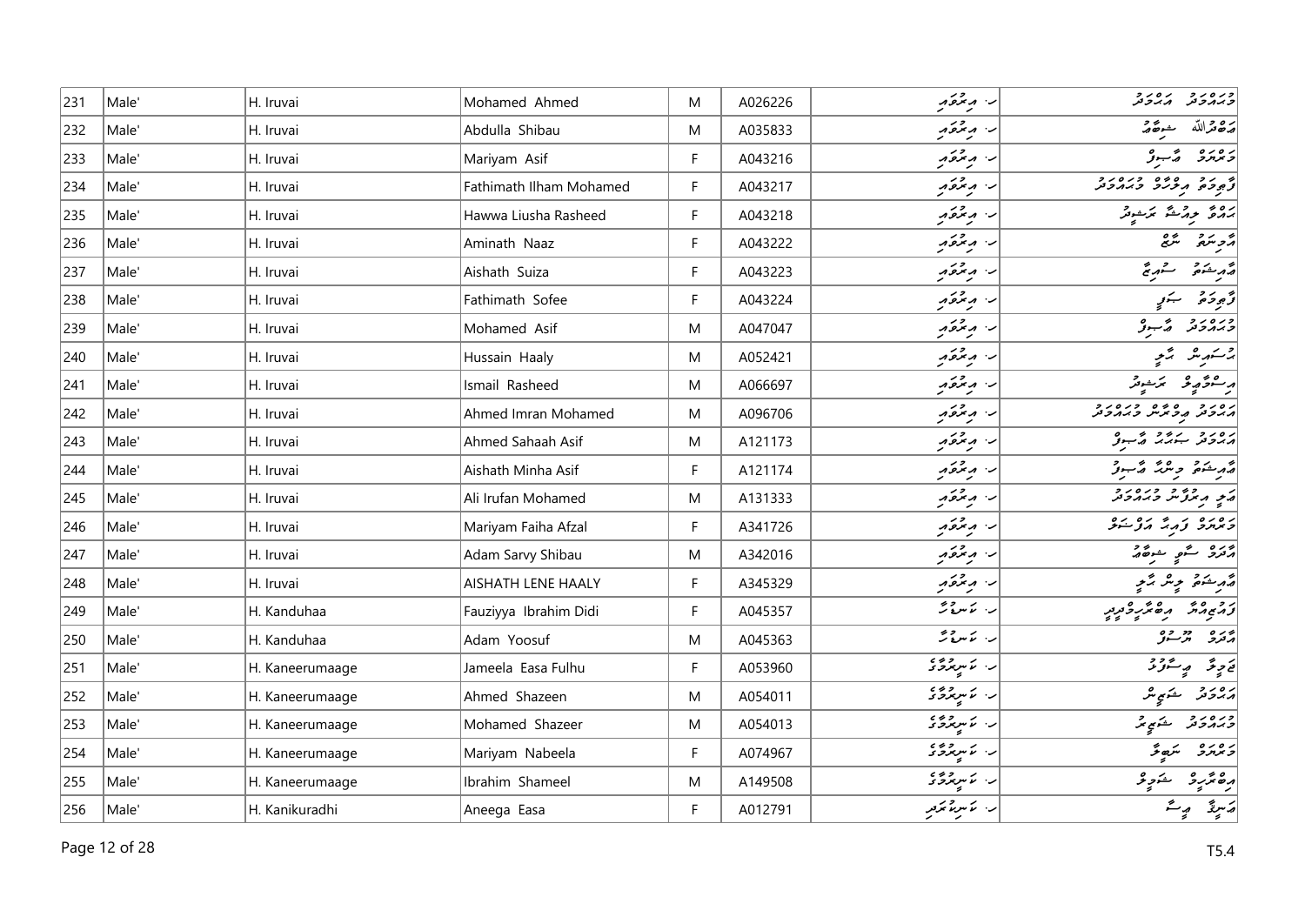| 257 | Male' | H. Kanikuradhi    | Arifa Mohamed          | F           | A051657 | ر ، ئەسەر ئىمەتىر          | أشعرتى وبرورو                                           |
|-----|-------|-------------------|------------------------|-------------|---------|----------------------------|---------------------------------------------------------|
| 258 | Male' | H. Kanikuradhi    | Mohamed Shah           | M           | A064066 | ر، ئەسرەتمەتر              | ورەر دەر                                                |
| 259 | Male' | H. Kanikuradhi    | Ahmed Shan             | M           | A090011 | ر ، ئامبرىزىمەتر           | رەر ئەش                                                 |
| 260 | Male' | H. Kanikuradhi    | Fathimath Rashfa       | F           | A114702 | ر ، ئامبرىز ئىزىر          | و گوځو ترشو                                             |
| 261 | Male' | H. Kanikuradhi    | Mohamed Nabeeh Ibrahim | M           | A144692 | ر ، ئەمىرىدىمدىر           | כנסנב תפל תפתיק                                         |
| 262 | Male' | H. Kanikuradhi    | Ahmed Shaadhin Shah    | M           | A334388 | ر، ئەسرەتمەتر              | أيروبر والمقورش المقرار                                 |
| 263 | Male' | H. Karinma        | Mohamed Arif           | M           | A012262 | ر ، ئامېرىنىڭە             | ورەر د پرو                                              |
| 264 | Male' | H. Karinma        | Sinaya Arif            | $\mathsf F$ | A055225 | ر ، ئائېرىنىڭە             | سىتىگە كەبىرى                                           |
| 265 | Male' | H. Karinma        | Fathimath Arif         | F           | A062999 | ر ، ئەيرىش                 | و معرفة المستمرية                                       |
| 266 | Male' | H. Karinma        | Sais Mohamed           | M           | A099436 | ر، ئەيرىش                  | شهر وره دو                                              |
| 267 | Male' | H. Karinma        | Ana Mohamed Arif       | F           | A166249 | ر، ئائىرىلىگە              | גם כנסגב בית                                            |
| 268 | Male' | H. Kibimaage Aage | Abida Adam             | F           | A039989 | $51550y -$                 | ړُه تَر ژدره                                            |
| 269 | Male' | H. Kibimaage Aage | Mohamed Athif          | M           | A044777 | $51550y -$                 | وره د و و                                               |
| 270 | Male' | H. Kibimaage Aage | Ibrahim Shaneez        | M           | A062787 | $51550y -$                 | رەڭرۇ شېرى                                              |
| 271 | Male' | H. Kibimaage Aage | Aishath Zeenath        | F           | A076412 | 595504                     | أقرم يحفظ وسنجا                                         |
| 272 | Male' | H. Kibimaage Aage | Mohamed Nisam          | M           | A102152 | $315504 -$                 | ورەرو سرگو                                              |
| 273 | Male' | H. Kibimaage Aage | Hassan Niham           | M           | A102205 | $\frac{c}{s}$              | يركس سررمح                                              |
| 274 | Male' | H. Kibimaage Aage | Ali Ihsan              | M           | A122014 | $51550y -$                 | أرمو الريم شريمر                                        |
| 275 | Male' | H. Kibimaage Aage | Abdulla Ilham          | M           | A149100 | $\frac{c}{s}$              | رە قراللە مەمرە                                         |
| 276 | Male' | H. Kibimaage Aage | Ismail Riyaz           | M           | A163215 | $515504 - 7$               | ر عۇرو برۇ .                                            |
| 277 | Male' | H. Kinbimaage     | Mohamed Waheed         | M           | A039047 | $rac{c}{s}$ g $rac{v}{s}$  | ورەر د ر د                                              |
| 278 | Male' | H. Kinbimaage     | Mariyam Mohamed        | $\mathsf F$ | A056832 | ر.<br>ر. <b>ب</b> ر سرچ دی | و ره ر و<br>تر پروتر<br>ر ہ ر ہ<br>تر <del>ب</del> ر بر |
| 279 | Male' | H. Kinbimaage     | Fathimath Mohamed      | F           | A056833 | ה תיישיבי.<br>ת            | و ده دره در د                                           |
| 280 | Male' | H. Kinbimaage     | Rugiyya Moosa          | F           | A056927 | הי תייקס ביב<br>ת          | حرق وه حق المحمد المحمد                                 |
| 281 | Male' | H. Kinbimaage     | Ahmed Rifshan Mohamed  | M           | A100838 | גי עיתום כב                | גם גב תר גילים בגברה                                    |
| 282 | Male' | H. Kinbimaage     | Aminath Rifga Mohamed  | F           | A356742 | ה תיינספי                  | 2000 2000 2000 E                                        |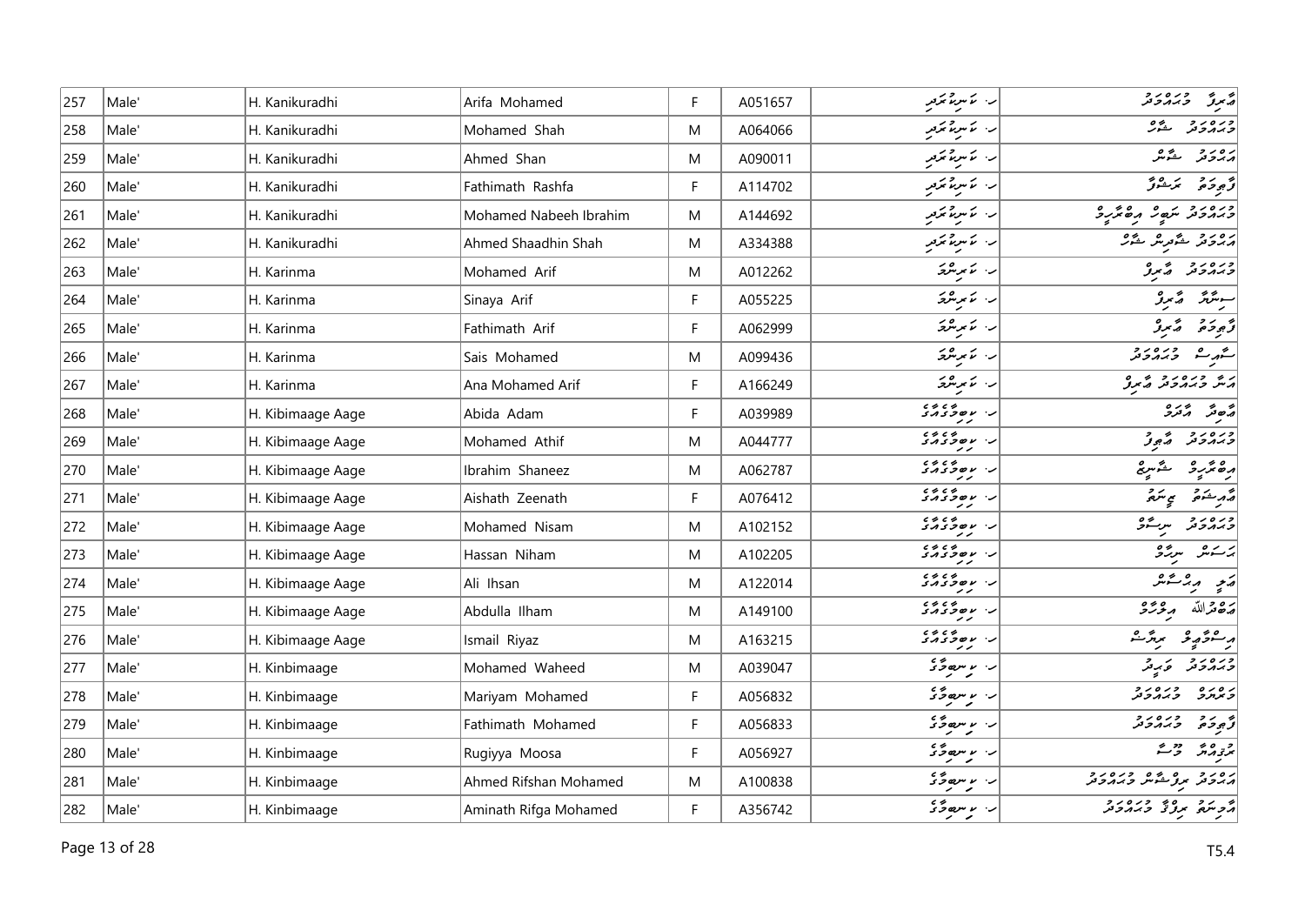| 283 | Male' | H. Kinbimaage   | Aishath Reesha Mohamed     | F         | A361853 | $rac{35}{2}$                                                                                                             | أقهر شوهم بريش وبرورو                                      |
|-----|-------|-----------------|----------------------------|-----------|---------|--------------------------------------------------------------------------------------------------------------------------|------------------------------------------------------------|
| 284 | Male' | H. Kulunu Hiyaa | Ahmed Habeeb               | M         | A000930 | ر. ئۇچرىرىگە                                                                                                             |                                                            |
| 285 | Male' | H. Kulunu Hiyaa | Fathimath Nirasha Shareef  | F.        | A045027 | ل- دومريز                                                                                                                | وَجَعِدَةَ سِمَّتْ شَهْرِوْ                                |
| 286 | Male' | H. Kulunu Hiyaa | Aishath Moosa              | F         | A068641 | ر. ئاۋىترىرىگە                                                                                                           | أمام مشوهم وسطح                                            |
| 287 | Male' | H. Kulunu Hiyaa | Joony Mohamed Jawad Yoosuf | F         | A165689 | ر. ئۇقرىرىگە                                                                                                             | נכני המיניה מיניה בין<br>המיניה במומכית וביטית ומייניה בין |
| 288 | Male' | H. Kulunu Hiyaa | Mohamed Naail              | M         | A336872 | ر. ئاۋىترىرىگە                                                                                                           | ورەر د شهر                                                 |
| 289 | Male' | H. Laapeyz      | Sofeenaz Ibrahim           | F         | A245162 | ر. نۇپى ە                                                                                                                | ښوپه په موه ټربرد                                          |
| 290 | Male' | H. Laapeyz      | Aishath Shaf'aa Shahid     | F         | A319074 | ر. نۇپى 2                                                                                                                |                                                            |
| 291 | Male' | H. Light Line   | Ahmed Shareef              | M         | A045257 | ر به دَم ۱۳ د مگر                                                                                                        | رەرد شەرە                                                  |
| 292 | Male' | H. Light Line   | Azim Shareef               | M         | A047055 | ر به دَم ۱۳ د مر                                                                                                         | ۇ ئەندىرى<br>مەنبۇ                                         |
| 293 | Male' | H. Light Line   | Amil Shareef               | M         | A069480 | ر به محمدهٔ محمد ش                                                                                                       | أزوفر المشتمونو                                            |
| 294 | Male' | H. Light Line   | Hamdan Shareef             | M         | A069505 | ر به ځه څوکمر ش                                                                                                          | رەپەر شەير                                                 |
| 295 | Male' | H. Light Line   | Ibaadh Shareef             | M         | A099416 | ر بەلگە ھەمەر بىر                                                                                                        | ە ھەقىر ھەمبەر ئى                                          |
| 296 | Male' | H. Light Line   | Mohamed Shareef            | ${\sf M}$ | A121791 | ر به مخمرهگر                                                                                                             | ورەرو شەرو                                                 |
| 297 | Male' | H. Light Line   | Aishath Eisha Amil Shareef | F         | A161738 | ر به محمد عرضه                                                                                                           | أُمُّ مِسْتَمَرٍّ مُرِيْدٍ مُشْرِكِّرٍ سَتَبَرِيْرٍ        |
| 298 | Male' | H. Light Line   | Abdul Munnim Shareef       | ${\sf M}$ | A167343 | ~ خەرقچ ئەرىئى                                                                                                           | גם כפכם פי הייתור.<br>הסתיככית ה                           |
| 299 | Male' | H. Lunch Mead   | Ismail Moosa               | M         | A034039 | ر. ئۇشگەچ ؟                                                                                                              | أراء ومحمد والمستحيث                                       |
| 300 | Male' | H. Lunch Mead   | Mohamed Niyaz              | M         | A049335 | ر. ئۇشگۇچ ؟                                                                                                              | כנסנב תבב                                                  |
| 301 | Male' | H. Lunch Mead   | Fawziyya Mohamed           | F         | A057553 | ر. ئۇشگۇچ؟                                                                                                               | 1010 1027                                                  |
| 302 | Male' | H. Lunch Mead   | Ahmed Niyaz                | M         | A057554 | ر، ئۇشگۇچ                                                                                                                | נים ני פי מידע<br>הגב בני מידעים                           |
| 303 | Male' | H. Lunch Mead   | Ahmed Tholhath             | M         | A061597 | ر. ئۇشگۇچ؟                                                                                                               | ره رو ده رو<br>مهرونر بونوبرو                              |
| 304 | Male' | H. Lunch Mead   | Abdul Gafoor Mohamed       | ${\sf M}$ | A070298 | ر. ئۇشگەچ ؟                                                                                                              | נספסנפפ בנסנפ<br>גם <i>ניפ</i> ג ציב בגבע                  |
| 305 | Male' | H. Lunch Mead   | Mohamed Rasheed            | M         | A076623 | $\left  \cdot \right\rangle$ لا، ځو شرگرمو په $\left  \cdot \right\rangle$                                               | ورەرو بردۇر                                                |
| 306 | Male' | H. Lunch Mead   | Ali Maain Mohamed Niyaz    | M         | A085097 | ر. ئۇنترگۇچ ؟                                                                                                            | أكدمي كرمره والمرور المسترجي                               |
| 307 | Male' | H. Maadhil      | Ahmed Affan Adil           | M         | A036823 | $\left  \begin{array}{cc} \mathcal{L}_{1} & \mathcal{L}_{2} \ & \mathcal{L}_{1} & \mathcal{L}_{2} \ \end{array} \right $ |                                                            |
| 308 | Male' | H. Maadhil      | Aishath Adlyn Saleem       | F         | A036825 | ر. گەرگە                                                                                                                 | أمه مشكرة المتوجه للتجريح                                  |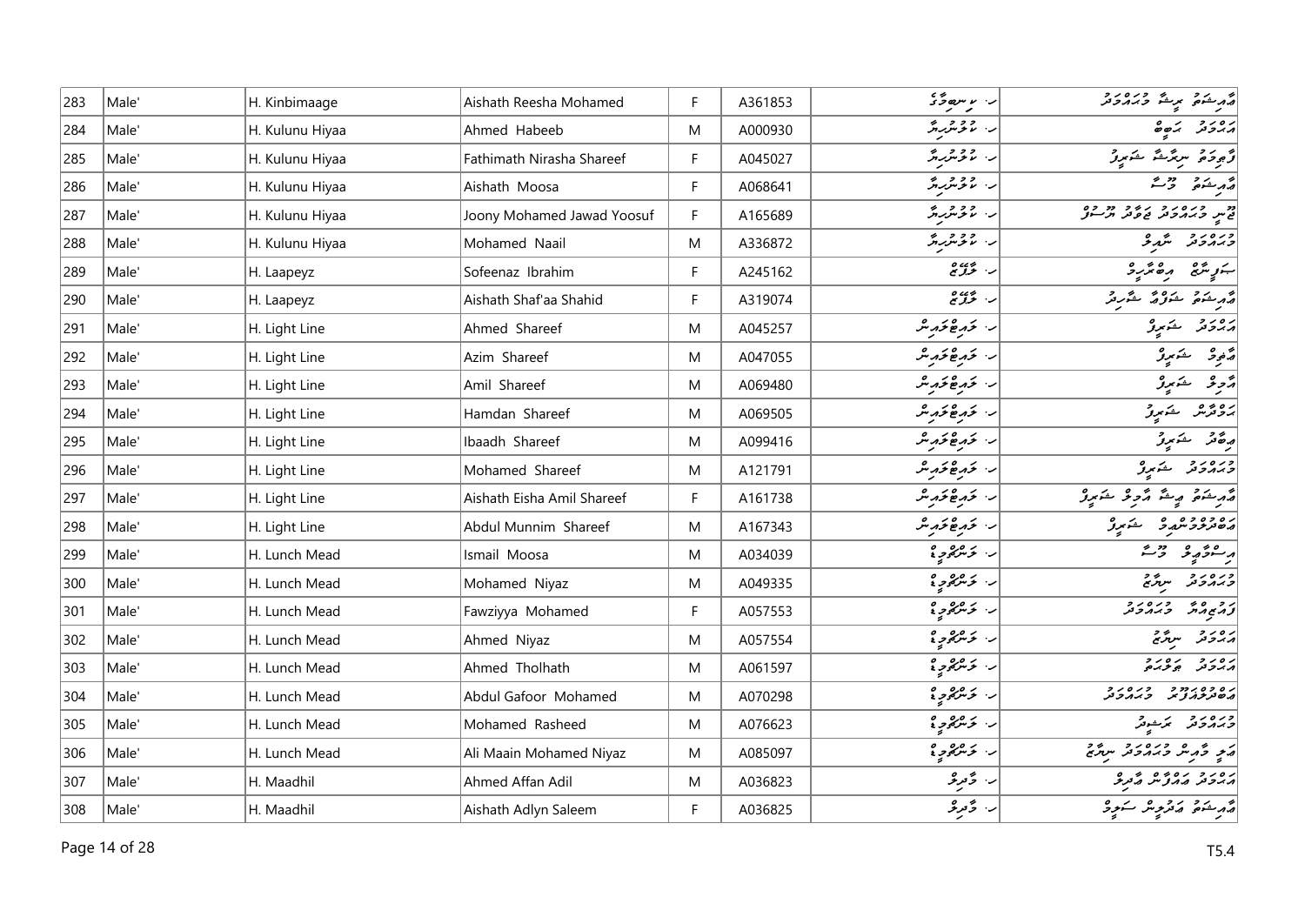| 309 | Male' | H. Maadhil      | Fathimath Manike                        | F         | A036827 | ر. گەرگى                                               | و موجود سره<br>د موجود سره                                                                                                                                                                |
|-----|-------|-----------------|-----------------------------------------|-----------|---------|--------------------------------------------------------|-------------------------------------------------------------------------------------------------------------------------------------------------------------------------------------------|
| 310 | Male' | H. Maavadi Aage | Lamya Solih                             | F.        | A000665 | 51.95.7                                                | سەًور<br>تزویژ                                                                                                                                                                            |
| 311 | Male' | H. Maavadi Aage | Maleeka Salih                           | F         | A012517 | ر. د څو د پره                                          | سەّمەر<br>ىز مەيتى<br>ئ                                                                                                                                                                   |
| 312 | Male' | H. Maavadi Aage | Azzath Salih                            | F         | A012599 | ر گوءِ مُرُ                                            | ر ه ر د<br>مهر می                                                                                                                                                                         |
| 313 | Male' | H. Maavadi Aage | Zindu Salih                             | F         | A025852 | ر. د څو د وگړ                                          | سمع مقرم<br>سِتَورُ                                                                                                                                                                       |
| 314 | Male' | H. Maavadi Aage | Abdul Latheef Nizam                     | M         | A028102 | $\begin{bmatrix} 2 & 2 & 3 \\ 5 & 7 & 8 \end{bmatrix}$ | ره وه د<br>مه هوم څه د<br>سرچوڅ                                                                                                                                                           |
| 315 | Male' | H. Maavadi Aage | Zoona Ibrahim                           | F         | A043814 | ر. د څو د ور                                           |                                                                                                                                                                                           |
| 316 | Male' | H. Maavadi Aage | Tariq Ahmed Ismail Imaduddeen           | ${\sf M}$ | A066813 | $rac{1}{5555}$ $\sim$                                  | ה גיב המכנק השיכתיב הכנה וניים                                                                                                                                                            |
| 317 | Male' | H. Maavadi Aage | Tamir Ahmed Ismail<br>Imaduddeen        | ${\sf M}$ | A067591 | ر. د څو د وي                                           | ת כ גם גם תשיכת כ תפינת ת                                                                                                                                                                 |
| 318 | Male' | H. Maavadi Aage | Tahir Ahmed Ismail Imaduddeen           | ${\sf M}$ | A067592 | ر. د څو د ور                                           | و ده ده ده در موده و در در در د                                                                                                                                                           |
| 319 | Male' | H. Maavadi Aage | Dr Aisha Salih                          | F         | A075563 | سن ځونموړنۍ                                            |                                                                                                                                                                                           |
| 320 | Male' | H. Maavadi Aage | Waheeduddeen Ahmed Ismail<br>Imaduddeen | ${\sf M}$ | A093363 | ر. د څو د ور                                           |                                                                                                                                                                                           |
| 321 | Male' | H. Meerath      | Sakeena Ali                             | F         | A033893 | ر و بره                                                | سنيا شر مذمي                                                                                                                                                                              |
| 322 | Male' | H. Moodhumaage  | Mariyam Nazima                          | F         | A012337 | د . وو و پر<br>ر . گرگری                               | و وړه په په                                                                                                                                                                               |
| 323 | Male' | H. Moodhumaage  | Ibrahim Naseem Adam                     | ${\sf M}$ | A026186 | ر . وو و پر<br>ر . و ترو ی                             | أرە ئۆر ئىسو مەرد                                                                                                                                                                         |
| 324 | Male' | H. Moodhumaage  | Aishath Yumna                           | F         | A081396 | د ووه ده د<br>ر۰ و ترو د                               | $\begin{array}{cc} \bullet & \bullet & \bullet & \bullet & \bullet \\ \circ & \circ & \circ & \bullet & \bullet & \bullet \\ \circ & \circ & \circ & \circ & \circ & \bullet \end{array}$ |
| 325 | Male' | H. Moodhumaage  | Aminath Shahula                         | F         | A100015 | ر. دوه بر<br>ر. و ترو د                                | أأزجر سكرة فسأرقح                                                                                                                                                                         |
| 326 | Male' | H. Moodhumaage  | Hawwa Shahudha                          | F         | A141325 | د ووه پر<br>ر۰ و ترو پ                                 | رە ئەرەپ <sub>ى</sub>                                                                                                                                                                     |
| 327 | Male' | H. Moodhumaage  | Nashidha Ibrahim                        | F         | A160369 | د ووه پر<br>ر۰ و ترو پ                                 | بترجوش وكالتربرة                                                                                                                                                                          |
| 328 | Male' | H. Murex        | Mohamed Nazim                           | M         | A012679 | ر. دېږم ه                                              | و ره ر د<br>د برگرونر<br>سگەرگە                                                                                                                                                           |
| 329 | Male' | H. Murex        | Mohamed Waheed                          | M         | A034697 | ر، دېږه ه                                              | ورەر د<br><i>دى</i> رمەتر<br>ءَ ٻريز                                                                                                                                                      |
| 330 | Male' | H. Murex        | Aminath Waheeda                         | F         | A036071 | ر. دېږه ه                                              | أثرجه تنهجر<br>ءَ پرتگر                                                                                                                                                                   |
| 331 | Male' | H. Murex        | Thifla Umar                             | F         | A037128 | ر. دېږه ه                                              | موثوثر<br>ەرىر                                                                                                                                                                            |
| 332 | Male' | H. Murex        | Yoosuf Umar                             | ${\sf M}$ | A057722 | ر. دېږم ه                                              | מ כם כנב<br>ת—נצ                                                                                                                                                                          |
|     |       |                 |                                         |           |         |                                                        |                                                                                                                                                                                           |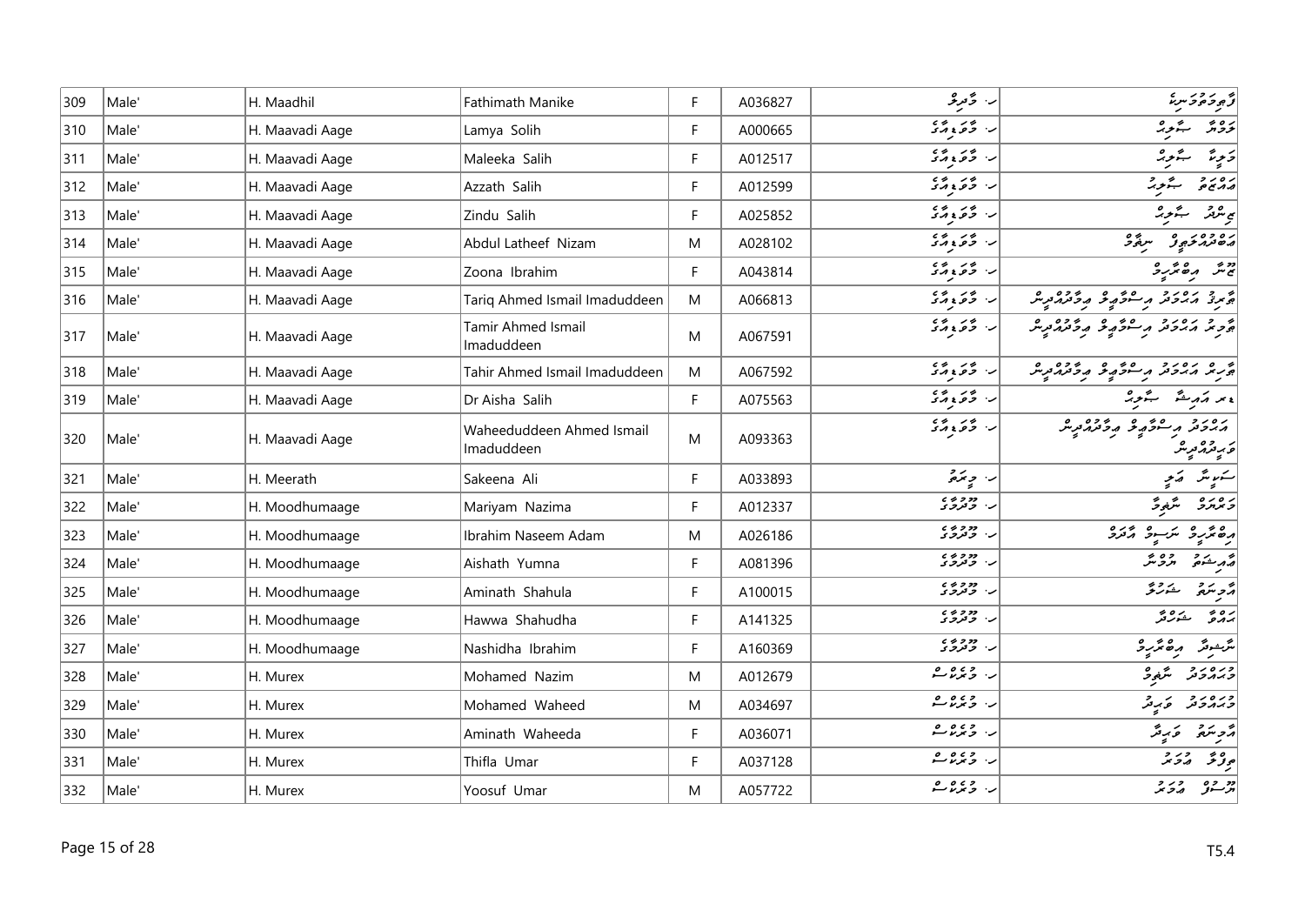| 333 | Male' | H. Murex           | Ismail Waheed            | M           | A154625 | ر، دېږه ه                                         | أر شۇم ئۇ ئار ئى                                                                                     |
|-----|-------|--------------------|--------------------------|-------------|---------|---------------------------------------------------|------------------------------------------------------------------------------------------------------|
| 334 | Male' | H. Murex           | Ismail Nazwaan Nazim     | ${\sf M}$   | A167488 | ر. چې پره ه                                       |                                                                                                      |
| 335 | Male' | H. Murex           | Ibrahim Nahzan Nazim     | M           | A342945 | ر. دېږه ه                                         | رەپرى برەپمىر شرى                                                                                    |
| 336 | Male' | H. Murex           | AISHATH NAJWAAN NAZIM    | F           | A356893 | ر. چې پېړ م                                       | م الله عن الله عن الله عنه الله عنه الله عنه الله عنه الله عنه الله عنه الله عنه الله عنه الله عنه ا |
| 337 | Male' | H. Murex View      | Ahmed Ibrahim            | ${\sf M}$   | A035615 | ر. ویرما شه و پر                                  | גיבנג הפיציב                                                                                         |
| 338 | Male' | H. Murex View      | Zidna Umar               | F           | A046411 | ر. ویرمام و د                                     | بې تر سگر د جر جر                                                                                    |
| 339 | Male' | H. Murex View      | Mohamed Ashwan Ahmed     | ${\sf M}$   | A167707 | ر. ویرما عا واژ                                   | ورەر دېرە دەر دەر دې<br>جەمەدىر مەشورىس مەرجىر                                                       |
| 340 | Male' | H. Nalafehi        | Abdulla Ali Didi         | M           | A022360 | ر، ئىزۇر                                          | رەچەللە سوپىدىر                                                                                      |
| 341 | Male' | H. Nalafehi        | Fathimath Inwaza         | F           | A063149 | ر، سرنزۇپ                                         | وجوده مستقيح                                                                                         |
| 342 | Male' | H. Nayaabahaaru    | Mariyam Shabana Jauharee | F           | A034435 | ر بەردە د<br>ر. سرگەن ئىر                         | رەرە يەھ بەرىر                                                                                       |
| 343 | Male' | H. Nayaabahaaru    | Ahmed Riyaz Jauharee     | M           | A034436 | ر بر در د و<br>ر . سر <del>ت</del> ره <i>ر</i> بر | أزودو بروث قارئتها                                                                                   |
| 344 | Male' | H. Nayaabahaaru    | Hassan Jawhary           | M           | A039205 | ر به دره و                                        | بر سامر برور می                                                                                      |
| 345 | Male' | H. Nayaabahaaru    | Ahmed Dhahish Riyaz      | M           | A154435 | ر برورو و<br>ر. سرگرفت <i>گر</i> نجر              | أرور و تررے برترے                                                                                    |
| 346 | Male' | H. Nayaabahaaru    | Mohamed Dharis Riyaz     | ${\sf M}$   | A154436 | ر. سرپور پور                                      | ورەرو ئرىرے برېژے                                                                                    |
| 347 | Male' | H. Nayaachaandhu   | Aminath Hussain          | F           | A038424 | ر. سَرْ پُرُ تَرْ بَرْ بَرْ                       | أأروبترة فالمستهريش                                                                                  |
| 348 | Male' | H. Nayaachaandhu   | Ahmed Imthinan Faroog    | ${\sf M}$   | A167355 | ر. سَرْبَرُگُوَسْرِيْر                            | ره رو په ده شر و وروه                                                                                |
| 349 | Male' | H. Nayaachaandhu   | Aishath Humaira Faroog   | F           | A381824 | ر. سَرْ پُرُ گُرُ سُرْ بَرْ                       | وأرشني بروريز ومعز                                                                                   |
| 350 | Male' | H. Neeko           | Azzam Abdul Ghani        | M           | A067735 | ر. سرچ                                            | גם כם גם כם גע                                                                                       |
| 351 | Male' | H. Neeko           | Affan Abdul Ghani        | M           | A067740 | ر. سرچ                                            | رە بوھەرە 1950 مېر<br>مەمەكرىس مەھەر بۇ ئېر                                                          |
| 352 | Male' | H. Neeko           | Aiza Abdul Ghani         | F           | A128661 | ر. سرچ                                            | a a coror                                                                                            |
| 353 | Male' | H. Neeko           | Aishath Waheeda          | $\mathsf F$ | A128681 | ر. سرچ                                            | مەر ئىقى ئىلىقى                                                                                      |
| 354 | Male' | H. Neeko           | Afnan Abdul Ghani        | F           | A166807 | ر. سپر                                            | ره می ده دور سر                                                                                      |
| 355 | Male' | H. Point Havaa     | Hamza Gasim              | M           | A055999 | ر. بورس وره                                       | برەپج تخ-دى                                                                                          |
| 356 | Male' | H. Point Havaa     | Asima Gasim              | F           | A056000 | ر. بي مرهوري                                      | أرشبوق تخبوقه                                                                                        |
| 357 | Male' | H. Rabee ee Manzil | Ahmed Shahid Jameel      | M           | A045438 | ر بەھ بەد ئىرى قر                                 | وحدد حديثر فأوفح                                                                                     |
| 358 | Male' | H. Rabee ee Manzil | Mohamed Shahid           | M           | A046567 | ر بەھ يەھ ئىر بو                                  | ورەر دېمبر د<br>ت <i>ربر پروتر</i> مشریر                                                             |
|     |       |                    |                          |             |         |                                                   |                                                                                                      |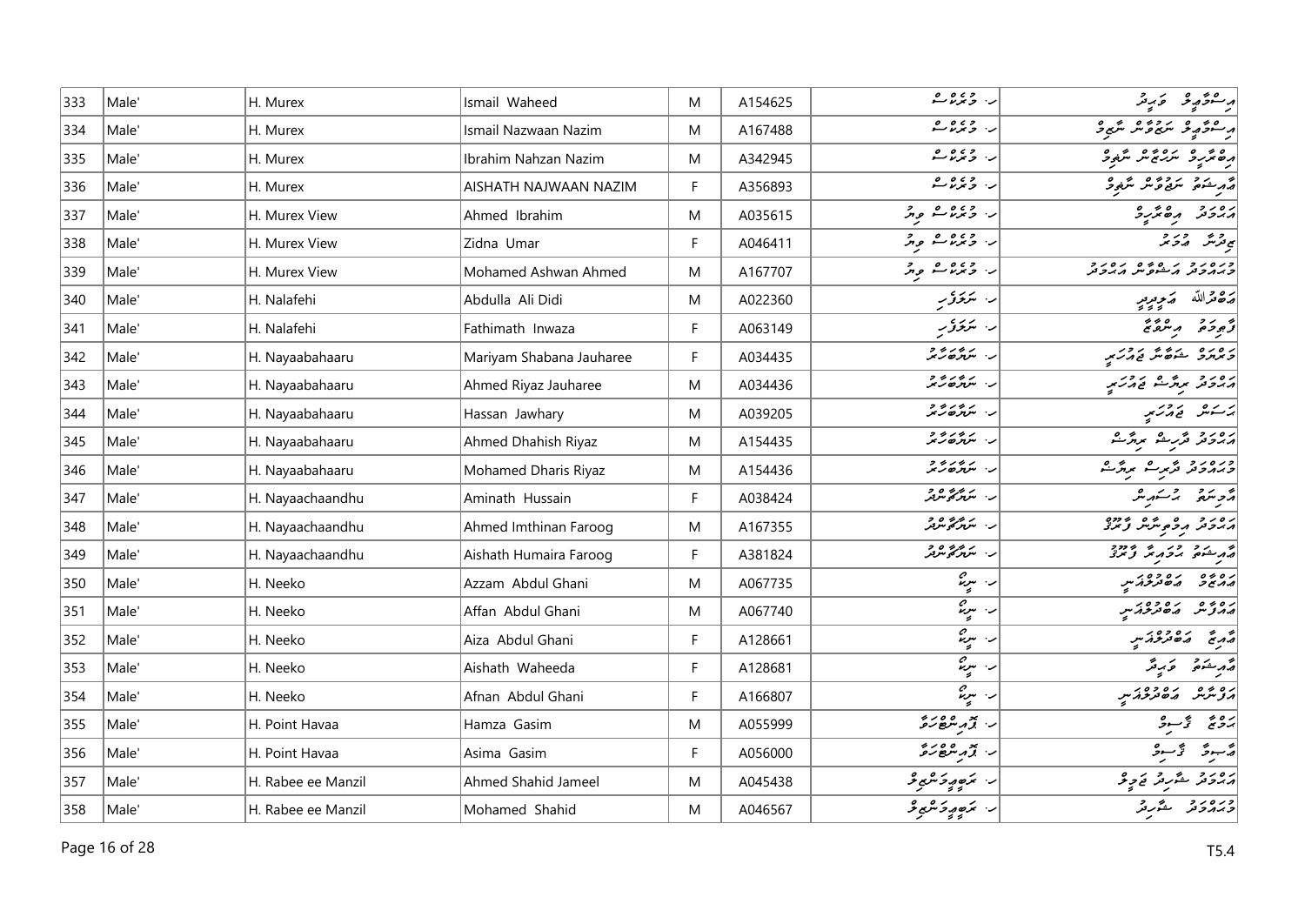| 359 | Male' | H. Rabee ee Manzil | Abdulla Shahid                    | M         | A061000 | ر بە ئەھەر ئەسىر قە                         | أرة مرالله تحرير                      |
|-----|-------|--------------------|-----------------------------------|-----------|---------|---------------------------------------------|---------------------------------------|
| 360 | Male' | H. Rabee ee Manzil | Moosa Nayasheen Mohamed<br>Shahid | M         | A081638 | ر بر پرورځ شوېو                             | وقت الكرمني ورود والمحرور             |
| 361 | Male' | H. Rabee ee Manzil | Aishath Neesha Mohamed<br>Shahid  | F         | A081639 | ر بر پروړو کرمني څه                         | و ديدو سرت وره دو د شرد               |
| 362 | Male' | H. Rabee ee Manzil | Ibrahim Nashwan Mohamed<br>Shahid | ${\sf M}$ | A081640 | ~ ئۇھەرچەمبۇ قە                             | وه مجر و مرت و در و د و د و د کرد     |
| 363 | Male' | H. Rabee ee Manzil | Moosa Yameen Shahid               | M         | A147074 | ر بەھ يەھ ئىر بۇ                            | ا چې ته مر <sub>و</sub> شر مقرر تر    |
| 364 | Male' | H. Rabee ee Manzil | Maimoona Wajeeh                   | F.        | A152620 | ر بەھ بەر ئىسى ئى                           | د دومر د و                            |
| 365 | Male' | H. Rabee ee Manzil | Moosa Jameel                      | M         | A152621 | ر بەھدە ئىبو                                | وژے نے یہ ی                           |
| 366 | Male' | H. Rabee ee Manzil | Moosa Rayyan Shahid               | M         | A155474 | ر بر پرورځ شي و                             | وم دەۋە ئەرتر                         |
| 367 | Male' | H. Rabee ee Manzil | Ismail Yazeen Shahid              | M         | A158399 | ر بەھەر ئەشرى                               | ر جۇڭ ئۇچى ھە ھۇرىگ                   |
| 368 | Male' | H. Rabee ee Manzil | Aminath Yania Shahid              | F         | A165252 | ر بر پروړو شمېر و                           | أأروسهم المستقل المحمد                |
| 369 | Male' | H. Rabee ee Manzil | Fathimath Zaina Shahid            | F         | A342818 | ر بر عرود بر عربو څر                        | و و ده نم به شر شر د                  |
| 370 | Male' | H. Raiykunnaaruge  | Mohamed Shiyam                    | M         | A055938 | ر ده وه و و و و و و<br>ر به هوما میزمین پری | ور ہ ر د<br>تر پر پر در شوہری         |
| 371 | Male' | H. Raiykunnaaruge  | Mahmood Saleem                    | M         | A057101 | ره وه ه د و د<br>ر۰ مرد مرس                 | رەددو سەرە                            |
| 372 | Male' | H. Raiykunnaaruge  | Aishath Ristha                    | F         | A062502 | ره وه ه و و د<br>د ۰ مرد د سرس              | دە ئەدەر مەرق                         |
| 373 | Male' | H. Raiykunnaaruge  | Mariyam Rajni                     | F         | A070828 | ره وه ه و و و<br>ر۰ مرد و ما سرس            | ره ره ره سر                           |
| 374 | Male' | H. Raiykunnaaruge  | Aminath Ummu Hani                 | F         | A101008 | ره وه ه و و د<br>د ۰ مرد د سرس              | أأدبره وووفس                          |
| 375 | Male' | H. Raiykunnaaruge  | Abdul Latheef                     | M         | A124737 | ره وه ه و و د<br>ر۰ مرد د سرس               | ره وه د په و<br>ماه مرم څېو و         |
| 376 | Male' | H. Raiykunnaaruge  | Fathmath Rahuna                   | F         | A141771 | ره وه ه و و د<br>ر۰ مرد د سرس               | و دو بردي                             |
| 377 | Male' | H. Raiykunnaaruge  | Aishath Roona Shiyam              | F.        | A360793 | ره ده وه ده<br>ر۰ مر <i>و م</i> سرس         |                                       |
| 378 | Male' | H. Raiykunnaaruge  | Mohamed Rafhaan                   | M         | A369864 | ره وه ه و و د<br>ر۰ مرد د سرس               | ورەرو رەپەە<br><i>جەم</i> ەدىر برۇرىر |
| 379 | Male' | H. Raiykunnaaruge  | Aaris Shiyam                      | M         | A379105 | ره وه و و و د<br>ر۰ مرد مرس                 | ترسر عبد و عبد الراح                  |
| 380 | Male' | H. Rangas          | Shareefa Ali                      | F.        | A056651 | ر. ئىزىشرى شە                               | شەمرۇ<br>رځمنې                        |
| 381 | Male' | H. Rangas          | Bashara Bagir                     | F.        | A072799 | ر. ئۈشرى مە                                 | ەشتەتر<br>ھ تو مر<br>ص                |
| 382 | Male' | H. Rangas          | Afra Rasheed                      | F         | A102699 | ر. ئىزىشرى شە                               | برە بۇ بۇيدىق                         |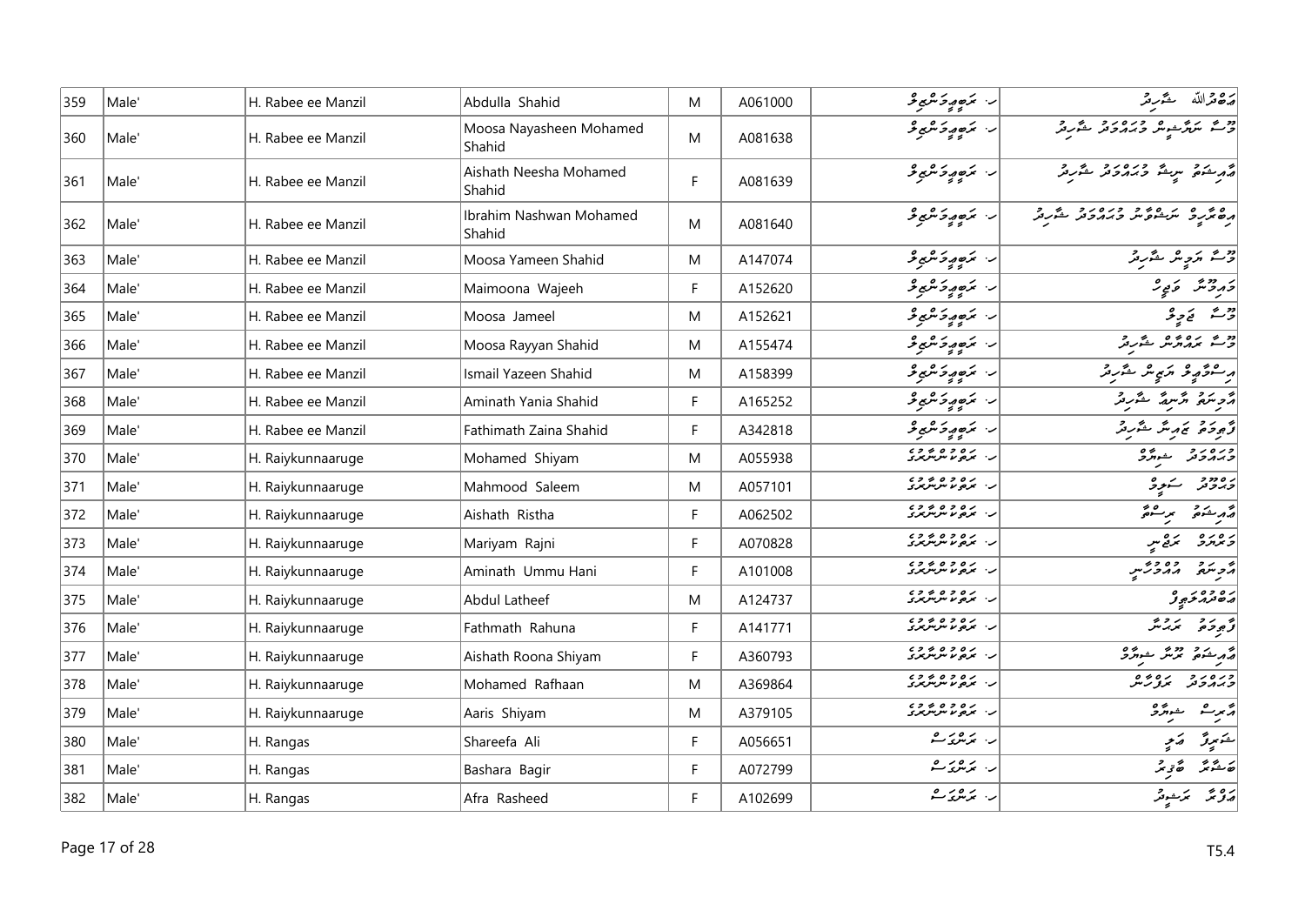| 383 | Male' | H. Rangumaage              | Ibrahim Shareef       | M  | A037740 | ر . بر ۵ و و د<br>ر . بر سرو و ی | ا پرځه تر پرو<br>د<br>ے موثر                            |
|-----|-------|----------------------------|-----------------------|----|---------|----------------------------------|---------------------------------------------------------|
| 384 | Male' | H. Rangumaage              | Fathmath Zeeniya      | F. | A121701 | ر ه ووه ،<br>ر با نیرس پاره      | و په پر د<br>سم سردگر<br>ڪ                              |
| 385 | Male' | H. Rangumaage              | Ahmed Shifaz          | M  | A148707 | ر ه ووه ،<br>ر با نیرس پاره      | بر ه بر د<br>م <i>. ب</i> ر <del>د</del> تر<br>شەۋىم    |
| 386 | Male' | H. Rangumaage Hulhangubai  | Usman Naseer          | M  | A056163 | ر. بر دوه ده ورسود.              | چە ئە مەر<br>مەنبى مىر<br>ىئرسە بر                      |
| 387 | Male' | H. Rangumaage Hulhangubai  | Seema Abdul Gadir     | F  | A370838 | ر. برموده ورسود.                 | ر ٥ ٥ ٥ ٥ ٠<br>پرڪ تريخو توريخ<br>سوځ                   |
| 388 | Male' | H. Rangumaage Hulhangubai  | Aminath Ibrahim       | F  | A381788 | ر. برموده ورسود.                 | أرمز يتمده<br>ەھ ئۈرۈ                                   |
| 389 | Male' | H. Rangumaage Irumatheebai | Mariyam Suneetha      | F  | A092040 |                                  | سەسرى<br>ر ه ر ه<br><del>ر</del> بربر ژ                 |
| 390 | Male' | H. Rangumaage Irumatheebai | Ahmed Ilham           | M  | A138664 |                                  | بروژد<br>پروژو                                          |
| 391 | Male' | H. Rangumaage Irumatheebai | Mohamed Irushad       | M  | A138811 |                                  | و ره ر و<br><i>و پر</i> پر <del>و</del> تر<br>ەر بۇشەگە |
| 392 | Male' | H. Rangumaage Irumatheebai | Fathimath Shimla      | F  | A138812 |                                  | ے وگر<br>و مر د<br>ترموخ م                              |
| 393 | Male' | H. Rangumaage Irumatheebai | Fathmath Suneela      | F  | A138813 |                                  | سەسرىگە<br>ۇ بور د                                      |
| 394 | Male' | H. Rangumaage Irumatheebai | SHAHIDA AHMED         | F  | A245434 |                                  | ەر دەر<br>ستەرىتر                                       |
| 395 | Male' | H. Rangumaage Irumatheebai | Aishath Nasha         | F  | A365662 |                                  | مەر شەم كىرىش                                           |
| 396 | Male' | H. Rangumaage Irumatheebai | Malsa Mansoor         | F  | A390824 | , 00000 000000                   | رە ئەرەپر                                               |
| 397 | Male' | H. Rihidhoolage            | Aminath Rifna         | F  | A011607 |                                  | أأترجع بروتكه                                           |
| 398 | Male' | H. Rihidhoolage            | NAZEEHA ALI SHAKIR    | F  | A041771 |                                  | سَمِيرٌ مَهِ شَرْبِرٌ                                   |
| 399 | Male' | H. Rihidhoolage            | Alya Ali Saleem       | F  | A333840 | ر، بررودی<br>سندر                | ړونه ړې شود                                             |
| 400 | Male' | H. Saam                    | AMINATH SHAFFAU       | F  | A062304 | ر. شۇھ                           | ړ د سره په<br>شەھ بۇ چ                                  |
| 401 | Male' | H. Saam                    | Mariyam Sana          | F  | A149623 | ر. شۇ                            | ر ه ر ه<br><del>د</del> بربرد<br>سەئىر                  |
| 402 | Male' | H. Sady Yard               | Faheema Ibrahim Didi  | F  | A091011 | ر. ڪوپڙو                         | ە ھەترىر 3 توپر<br>ئەھەترىر 3 تە<br>ا تو رِ پیچ<br>ا    |
| 403 | Male' | H. Sady Yard               | Mariyam Juhaina Sodiq | F  | A091012 | ر. ستوپژه<br>م                   | رەرە دېرىش جەدبى                                        |
| 404 | Male' | H. Sady Yard               | Ismail Jabran Sodiq   | M  | A091013 | ر. ڪ <sub>و</sub> پڙه            | ر مەۋرى ئەھ <i>ترىر بەيرى</i>                           |
| 405 | Male' | H. Sandharoasge            | Basma Abdul Muhsin    | F  | A001236 | ر. سەنئەرچەر ق                   | ر وه ده دوه ده به د                                     |
| 406 | Male' | H. Sandharoasge            | Abdul Muhsin Mohamed  | M  | A001237 | ر. سەمەدىرە ھەي                  | נסכסכם הם כנסנכ<br>הסתככה יית כההכת                     |
| 407 | Male' | H. Sandharoasge            | Nasma Abdul Muhsin    | F. | A082557 | ر. کے موثور مرے وی               | ر ەپ رە دە دە دە.<br>سرىسى ھەمەرىرى بەش                 |
| 408 | Male' | H. Sandharoasge            | Hassaan Abdul Muhsin  | M  | A132331 | ر. سەھەرىم ھەم                   | ره مه مه ره ده ده به م                                  |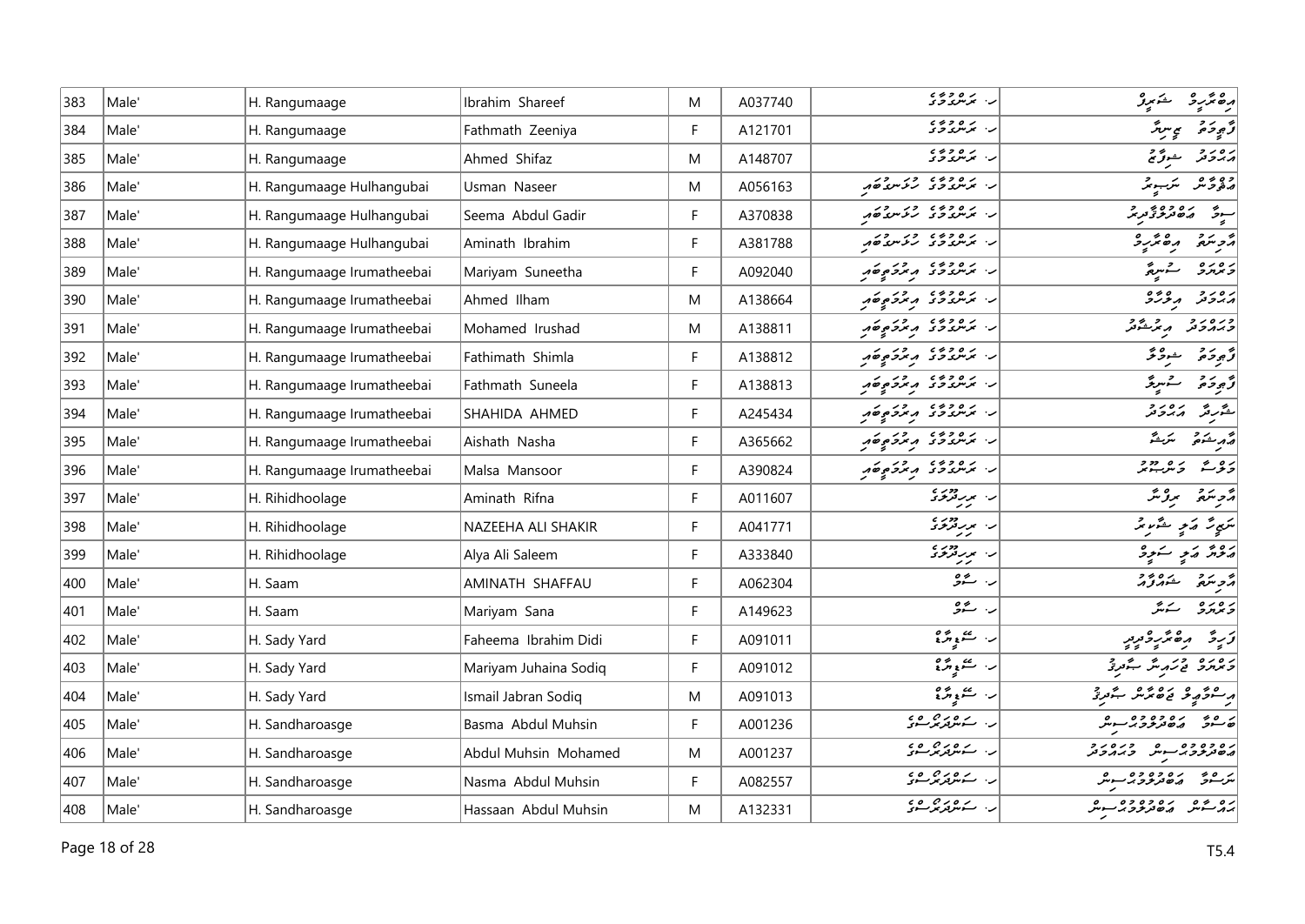| 409 | Male' | H. Sandharoasge | Ihsaan Abdul Muhsin     | M  | A353980 | ر. کے موثور مرے وی             |                                              |
|-----|-------|-----------------|-------------------------|----|---------|--------------------------------|----------------------------------------------|
| 410 | Male' | H. Seaweed      | Mariyam Latheefa        | F  | A033196 | $\frac{1}{2}$<br>$\frac{1}{2}$ | ر ه ر ه<br><del>ر</del> بربرگ<br>ځږوژ        |
| 411 | Male' | H. Seaweed      | Aminath Latheefa        | F. | A033197 | ر. سوءٍ ؟<br>ءَ ۽              | أرمر وسره<br>ځږوگر                           |
| 412 | Male' | H. Seaweed      | Aishath Latheefa        | F. | A033199 | ر. سوءِ ۽                      | ځېږوگړ<br>د مر شو د<br>مرم شو ه              |
| 413 | Male' | H. Seaweed      | Zuleykha Moosa          | F  | A033201 | ر، سوءٍ ۽                      | دومثر<br>چ ئۇ بەر ش                          |
| 414 | Male' | H. Seaweed      | Fathimath Latheefa      | F  | A033202 | ر. سوو ؟<br>پوځ                | وٌوِدَةٌ دَوِرٌ                              |
| 415 | Male' | H. Seaweed      | Hassan Latheef          | M  | A033204 | ر، سوءٍ ۽                      | پرېدىر ئىمب <sub>ى</sub> رى                  |
| 416 | Male' | H. Seaweed      | Ahmed Latheef           | M  | A040436 | ر. سوه ؟<br>په په              | دەر دې توپ                                   |
| 417 | Male' | H. Seaweed      | Aminath Samra Mohamed   | F. | A052649 | ر، سوءِ ۽<br>پ                 | و رو ده و دره د                              |
| 418 | Male' | H. Seaweed      | Ibrahim Latheef         | M  | A066222 | ر. سوءِ ۽                      | رە ئرىر ئىبوز                                |
| 419 | Male' | H. Seaweed      | Afnan Ibrahim           | F. | A078024 | ر. سوءٍ ۽                      | ړو شر سه مه پر د                             |
| 420 | Male' | H. Seaweed      | Shifza Ismail           | F. | A082127 | ر، سوءٍ ۽                      | جرونج برجۇرچ                                 |
| 421 | Male' | H. Seaweed      | Ahmed Suhaidh Mohamed   | M  | A150485 | ر. سوءِ ۽<br>پ                 | ره رو در در دره رو<br>پروتر سنرپرتر وبرپروتر |
| 422 | Male' | H. Seaweed      | Mohamed Shaffan Ismail  | M  | A164709 | ر. سوءِ ۽<br>پ                 | ورەرو بەەۋىر مەمۇرو                          |
| 423 | Male' | H. Sentalum     | Mohamed Rasheed Ibrahim | M  | A011088 | ر. ئەشھۇر                      | ورەر دېرىشوتر مەھەرد                         |
| 424 | Male' | H. Sentalum     | MOHAMED NIYAZ           | M  | A025925 | ر. ڪشھوھ                       | כנים בית הי                                  |
| 425 | Male' | H. Sentalum     | Nazneen Abdul Kareem    | F. | A034249 | ر. سەھ پەرە                    | תבתנות הסיניבטתם                             |
| 426 | Male' | H. Sentalum     | Latheefa Ibrahim        | F  | A037203 | ر. ڪشھوڻ                       | خبورٌ رە ئرىر د                              |
| 427 | Male' | H. Sentalum     | Nazima Abdul Kareem     | F. | A044087 | ر. ڪشھوره                      | مترمزقه<br>ړه وه ره<br>پره تر تر تر تر       |
| 428 | Male' | H. Sentalum     | Ahmed Nazim             | M  | A052692 | ر. ئەشھۇر                      | رەرر شھر                                     |
| 429 | Male' | H. Sentalum     | Dr. Hussain Nazif       | M  | A053622 | ر. ڪيرونوچر                    | بدەر ب <sub>ە</sub> ئەسەر ش <sub>ىر</sub> و  |
| 430 | Male' | H. Sentalum     | Nazly Abdul Kareem      | F  | A069479 | ر. ئەشھۇر                      |                                              |
| 431 | Male' | H. Sentalum     | Abdulla Nazih           | M  | A075959 | ر. ڪشھوڻو                      | صقعرالله<br>سگىيى تر                         |
| 432 | Male' | H. Sentalum     | Jareer Mukhuthar Fahmy  | M  | A167357 | ر. كەشھۇرە                     | لم ير پر او ده و او د د کرد که               |
| 433 | Male' | H. Sentalum     | Fathimath Naaz          | F. | A218013 | ر. ڪشھوڻ                       | وٌجوحو مرَّج                                 |
| 434 | Male' | H. Sentalum     | Azhad Mohamed Niyaz     | M  | A344880 | ر. سەھەبەرە                    | גפני כנסני תואם                              |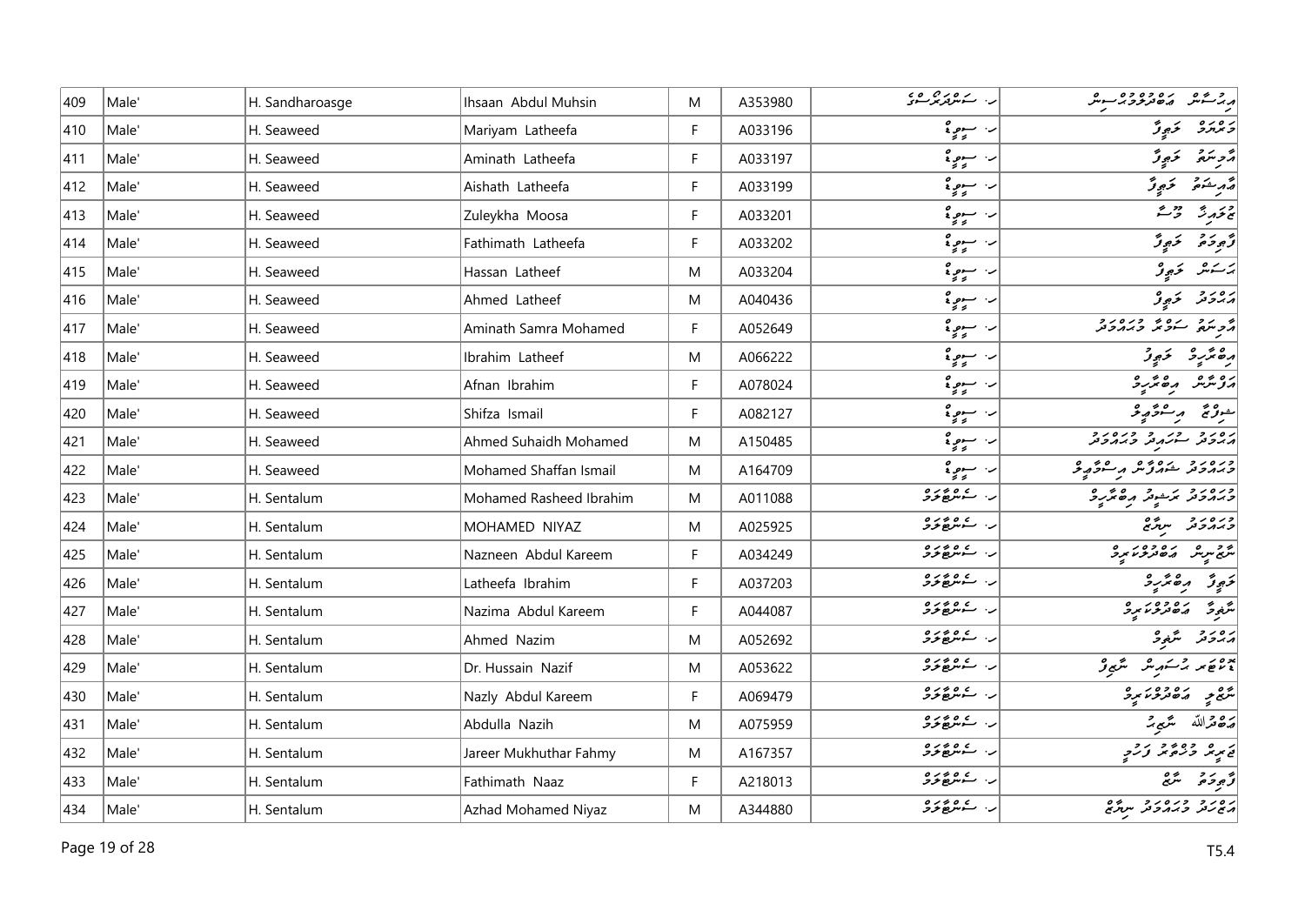| 435 | Male' | H. Silk House   | Shareefa Adam           | F         | A069431 | ر. سەۋرىر ئەر     | شەموق<br>پور ہ<br>مرمرو                              |
|-----|-------|-----------------|-------------------------|-----------|---------|-------------------|------------------------------------------------------|
| 436 | Male' | H. Silk House   | Fathimath Lizy          | F         | A078760 | ر. سەۋرىر ئەر     | قەددە دې                                             |
| 437 | Male' | H. Silk House   | Aminath Aina Adnan      | F         | A340132 | ر. سود ارد ه<br>ر | הכיתה התייל הבתיילית                                 |
| 438 | Male' | H. Sunray       | Mohamed Shafiu          | M         | A031947 | ر. سەھەيچە        | و ر ه ر و<br>د بر پر تر<br>ستگورگر                   |
| 439 | Male' | H. Sunray       | Aishath Shaira          | F         | A044505 | ر. سەھەپىر        | شەھە تىر<br>پ <sup>و</sup> مرشومی<br>مرم             |
| 440 | Male' | H. Sunray       | Shafiya Ismail          | F         | A100648 | ر. سەئىرىمىز      | ەرسىۋەپەتر<br>ڪُوبر                                  |
| 441 | Male' | H. Sunray       | Mariyam Shaiga          | F         | A127855 | ر. ڪيپريو         | ر ه ر ه<br><del>ر</del> بربر د<br>ستگهر تخ           |
| 442 | Male' | H. Thanbee Aage | Ishmael Naseer          | ${\sf M}$ | A001311 | ر. ئۈشھەدى        | أرجوهم متسوفه                                        |
| 443 | Male' | H. Thanbee Aage | Saada Abdul Samad       | F         | A010445 | ر. ئۈشھەدى        | ر ده ده ده وه در د<br>سوړنگر دره تورم سور تر         |
| 444 | Male' | H. Thanbee Aage | Haneefa Abdul Gadir     | F         | A022614 | ر. ئۈشھەدى        | ېزىس ئەھەر ئۇرىر<br>مەس                              |
| 445 | Male' | H. Thanbee Aage | Mohamed Atheef          | M         | A026809 | ر. ئوسھەتدى       | وره دو ده و                                          |
| 446 | Male' | H. Thanbee Aage | Raziyya Abdul Samad     | F         | A031355 | ر. ئۈشھەر         | د ده ده ده در د<br>ترسمبرگر می توان                  |
| 447 | Male' | H. Thanbee Aage | Mausooma Abdul Samad    | F         | A039309 | ر. ئۈشھەر         | נכ מגי נסכם נגב<br><i>ב</i> גי-יכ" גם <i>נגר</i> -יכ |
| 448 | Male' | H. Thanbee Aage | Shaira Abdul Gayyoom    | F         | A044244 | ر. ئۈشھەدى        | شگه مگر صورتر دره<br>شگه مگر های مگر می در در        |
| 449 | Male' | H. Thanbee Aage | Abdul Samad Aboobakuru  | M         | A074943 | ر. ئۈشھەدى        | נסכם נגב נמנכב<br>גםנגה-בכנג גם סיוג                 |
| 450 | Male' | H. Thanbee Aage | Ahmed Fareeh            | ${\sf M}$ | A079140 | ر. ئۈشھەدى        | أرور ويره                                            |
| 451 | Male' | H. Thanbee Aage | Aishath Leesha          | F         | A080014 | ر. ئۈشھەدى        | أمار مشكاة المحمد والمستك                            |
| 452 | Male' | H. Thanbee Aage | Dr. Moosa Hussain       | M         | A081643 | ر. ئۈشھەر         |                                                      |
| 453 | Male' | H. Thanbee Aage | Ahmed Asad              | M         | A100756 | ر. ئۈشھەدى        | رەرد پەرد                                            |
| 454 | Male' | H. Thanbee Aage | Abdulla Rasheed         | M         | A100895 | ر. ئۈشھەدى        | مَرْهُ مَرْاللّه مَرْسُومْر                          |
| 455 | Male' | H. Thanbee Aage | Mariyam Naazeen         | F         | A127608 | ر. ئۈشھەر         | د ورو شهر ش                                          |
| 456 | Male' | H. Thanbee Aage | Hussain Abdul Samad     | M         | A131262 | ر. ئۈشھەدى        | 2 מאו הם 2010 ונקב<br>ג' או הם משינות היו פינג       |
| 457 | Male' | H. Thanbee Aage | Shaadin Maumoon         | F         | A156987 | ر. ئۈشھەر         | شگر در در در در محمد                                 |
| 458 | Male' | H. Thanbee Aage | Mahfooz Ahmed           | ${\sf M}$ | A158230 | ر. ئۈشھەدى        | ر ه دو د بره ر و<br>تر بر تر بر بر بر تر تر          |
| 459 | Male' | H. Thanbee Aage | Fathimath Shuba Maumoon | F         | A273667 | ر. ئۈشھەدى        | تو د ده دوده                                         |
| 460 | Male' | H. Thanbee Aage | Hawwa Sana              | F         | A284608 | ر. ئۈشھەدى        | برە ئەسكە                                            |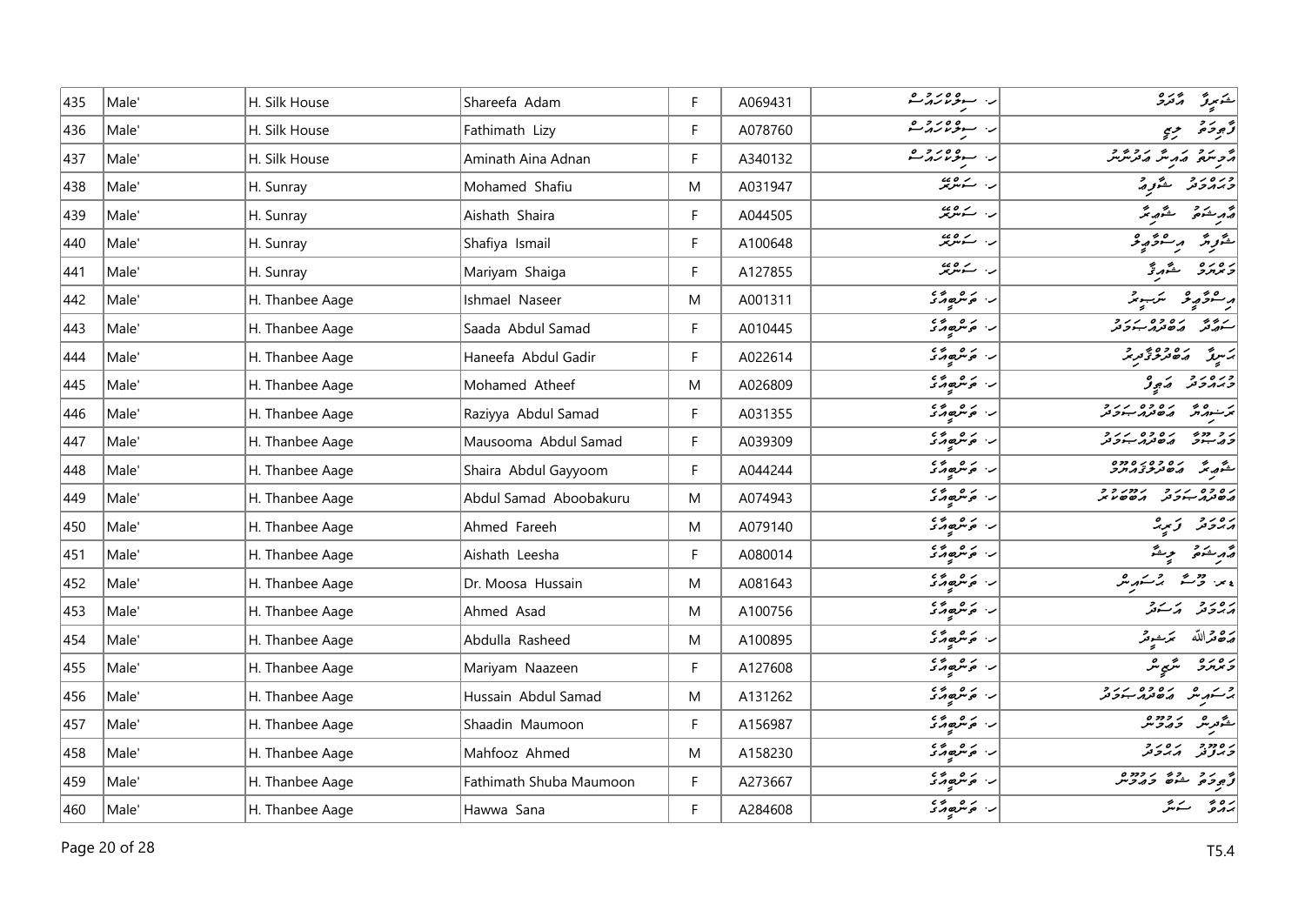| 461 | Male' | H. Thanbee Aage | Zainaa Mohamed          | F         | A385162 | ر. ئۈشھەر                                          | كم شر وره د و                                   |
|-----|-------|-----------------|-------------------------|-----------|---------|----------------------------------------------------|-------------------------------------------------|
| 462 | Male' | H. Thanbee Aage | Fathmath Maha Ahmed     | F         | A391056 |                                                    | و دو رو رو دور                                  |
| 463 | Male' | H. Thanbeege    | Aishath Jeneena Amir    | F         | A039850 | ر. ئۈشھۇ                                           | أو المستحقي في المستحدث المستحدث                |
| 464 | Male' | H. Thunigaa     | Ismail Shujau           | M         | A026758 | ر. قوسرگە                                          | بر شۇ پەيدا ھەم ئە                              |
| 465 | Male' | H. Thunigaa     | Shifana Salah           | F         | A027087 | ر. ۾ سرگ                                           | شوژْنَرْ جُوَّرْ                                |
| 466 | Male' | H. Thunigaa     | Mohamed Solah           | M         | A052055 | ر. قوسیدٌ                                          | ورەر دىرە                                       |
| 467 | Male' | H. Thunigaa     | Shaheema Adam           | F         | A062349 | ر. قوسرگە                                          | شَرِرتْ الْمُ تَرْرَحْ                          |
| 468 | Male' | H. Thunigaa     | Aminath Safoora         | F         | A063231 | ر. قوسرهٔ                                          | أزويتهم بالمزويمر                               |
| 469 | Male' | H. Thunigaa     | Ali Rilwan              | ${\sf M}$ | A063232 | ر. ئۇسرىد                                          | أەيج برخىقىد                                    |
| 470 | Male' | H. Thunigaa     | Adam Maniku             | ${\sf M}$ | A063233 | ر. قرسرگ                                           | و ده د سرد<br>مرود سرد                          |
| 471 | Male' | H. Thunigaa     | Hassan Musthafa         | ${\sf M}$ | A063319 | ر. ئۇسرىد                                          | د ۱۵۷۵.<br>د سرونو<br>ىز سەيىتىر                |
| 472 | Male' | H. Thunigaa     | Ahmed Solah             | M         | A063320 | ر. ۾ سرگه                                          | پر ه پر و<br>  پر پر <del>و</del> تر<br>ىبە ئۇر |
| 473 | Male' | H. Thunigaa     | Yoosuf Yameen           | M         | A096143 | ر. قوسرگە                                          | دو ح <sub>و</sub> ه<br>يژ <sub>حی</sub> شر      |
| 474 | Male' | H. Thunigaa     | Yoosuf Miz-an Solah     | M         | A096765 | ر. ۾ سرگ                                           | دو وه و وه ه د پره و                            |
| 475 | Male' | H. Thunigaa     | Ahmed Aiham Mohamed     | M         | A157163 | ر. قوسرگە                                          | גפגב ג גם בגם בב                                |
| 476 | Male' | H. Thunigaa     | Hassan Haisham Mohamed  | M         | A315889 | ر. قوسرچٌ                                          | ر کاهر کار شده و دره د و                        |
| 477 | Male' | H. Thunigaa     | Yoosuf Vishan Ahmed     | M         | A353375 | ر. ۾ سرگ                                           | دو وه<br>در سوتو   پر شوس پر پر و تر            |
| 478 | Male' | H. Tulipwood    | Adil Saleem Bin Ibrahim | M         | A100908 | ر. ج <sup>و</sup> جو و و ه<br>ر. جو <i>گرو و</i> و | ړ تر د سوچه په موسیح کرده                       |
| 479 | Male' | H. Tulipwood    | Nash'a Adil             | F         | A154041 | ر. ج <sup>و</sup> گروه وه<br>ر                     | سرڪوڻز<br>ەر ئەرى                               |
| 480 | Male' | H. Tulipwood    | Nausha Adil             | F         | A159234 | ر. ج <sup>و</sup> جو بو و ه<br>مر                  | سرچريځه<br>ەر ئەربى                             |
| 481 | Male' | H. Tulipwood    | Naeesha Adil            | F         | A167410 | ر. ج <sup>و</sup> جو بو و ه<br>مر                  | سَمدٍ پُنَہُ<br>ەگەمەمى                         |
| 482 | Male' | H. Usra         | Vidada Umar             | F         | A037130 | ر. رحمته تر                                        | وترتر المردار                                   |
| 483 | Male' | H. Yaadhu       | Husna Ali               | F         | A011437 | ر. بۇقر                                            | ا پر شهر اور پر پارلی<br>ایرانستر اور پر        |
| 484 | Male' | H. Yaadhu       | Ahmed Waheed            | ${\sf M}$ | A059442 | ر. بۇ تە                                           | أرور و ورقر                                     |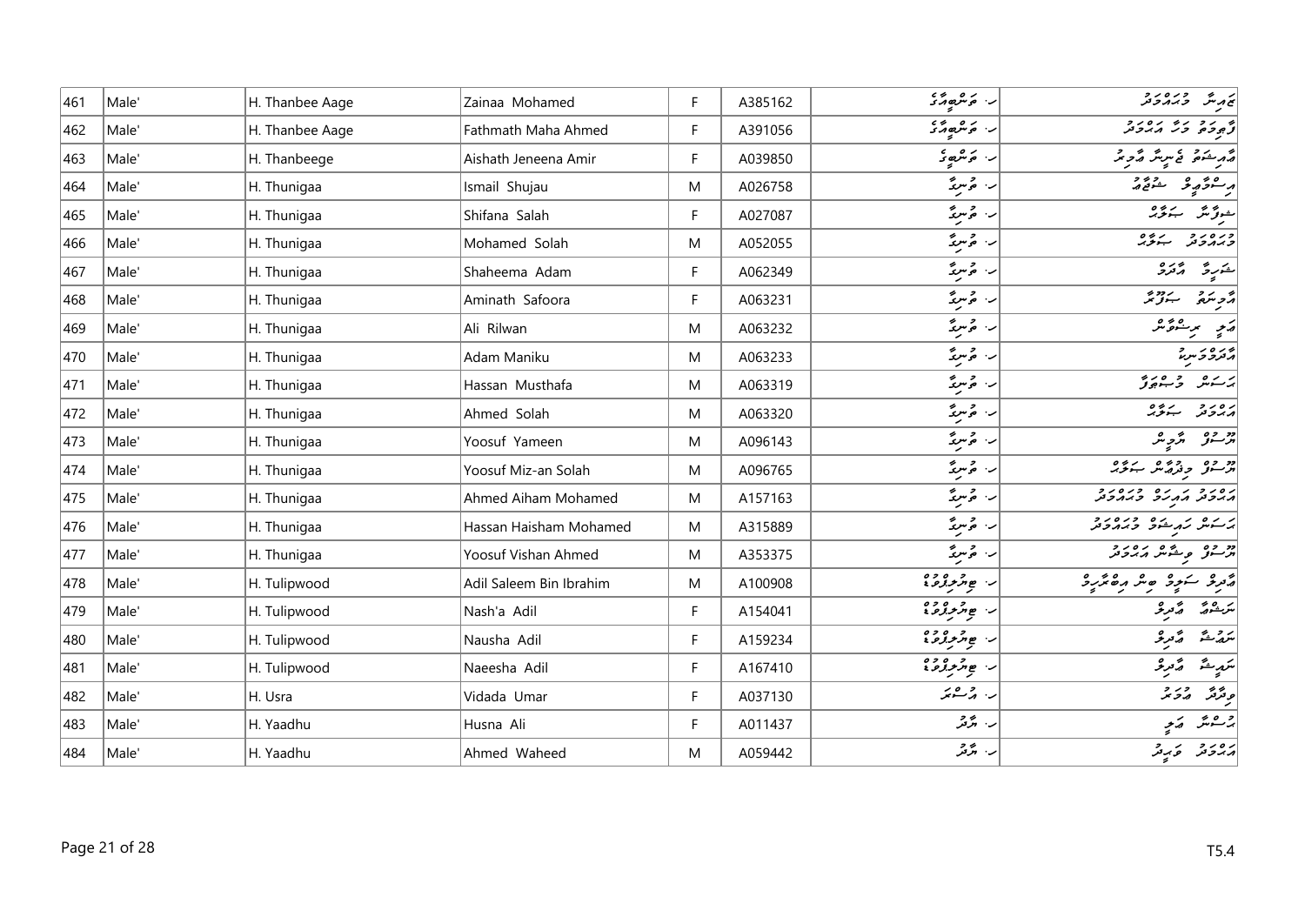## *w7qAn8m? sCw7mRo>u; wEw7mRw;sBo<*

| ' مرمر | 'يئرىثر: |
|--------|----------|
|        |          |
|        |          |
|        |          |

## *w7q9r@w7m> sCw7qHtFoFw7s; mAm=q7 w7qHtFoFw7s;*

| ىر تە | $\mathcal{O} \times$<br>$\sim$ | $\sim$<br>. . | لترنثر |
|-------|--------------------------------|---------------|--------|
|       |                                |               |        |
|       |                                |               |        |
|       |                                |               |        |

| انترنثر: | $^{\circ}$ | يبرهر | $^{\circ}$<br>سرسر |
|----------|------------|-------|--------------------|
|          |            |       |                    |
|          |            |       |                    |
|          |            |       |                    |

| ىرتىر: | 。<br>سر سر | .,<br>مرسر |
|--------|------------|------------|
|        |            |            |
|        |            |            |
|        |            |            |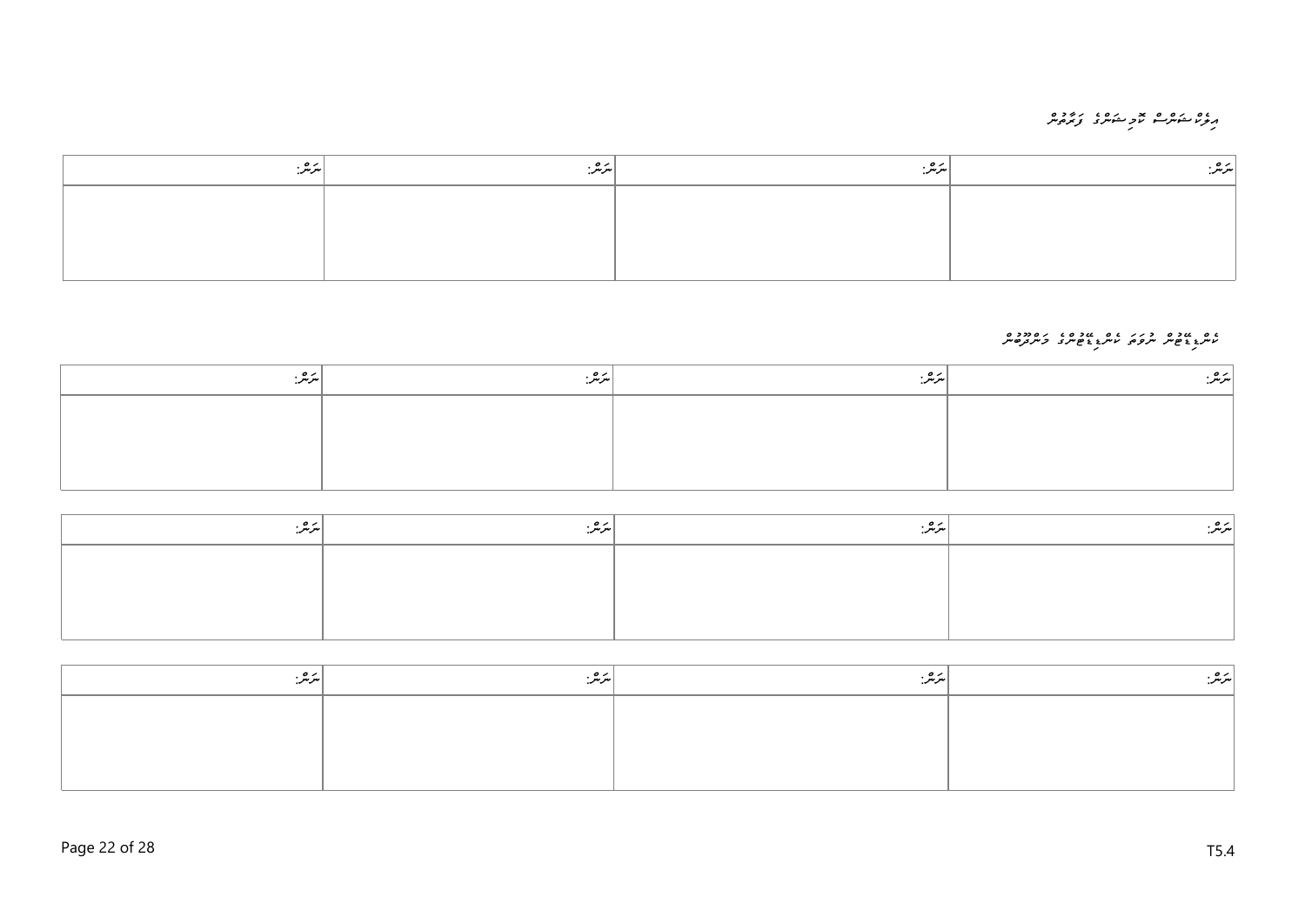| يزهر | $^{\circ}$ | ىئرىتر: |  |
|------|------------|---------|--|
|      |            |         |  |
|      |            |         |  |
|      |            |         |  |

| متريثر به | 。<br>'سرسر'۔ | يتزيترا | سرسر |
|-----------|--------------|---------|------|
|           |              |         |      |
|           |              |         |      |
|           |              |         |      |

| ىئرىتر. | $\sim$ | ا بر هه. | لىرىش |
|---------|--------|----------|-------|
|         |        |          |       |
|         |        |          |       |
|         |        |          |       |

| 。<br>مرس. | $\overline{\phantom{a}}$<br>مر سر | يتريثر |
|-----------|-----------------------------------|--------|
|           |                                   |        |
|           |                                   |        |
|           |                                   |        |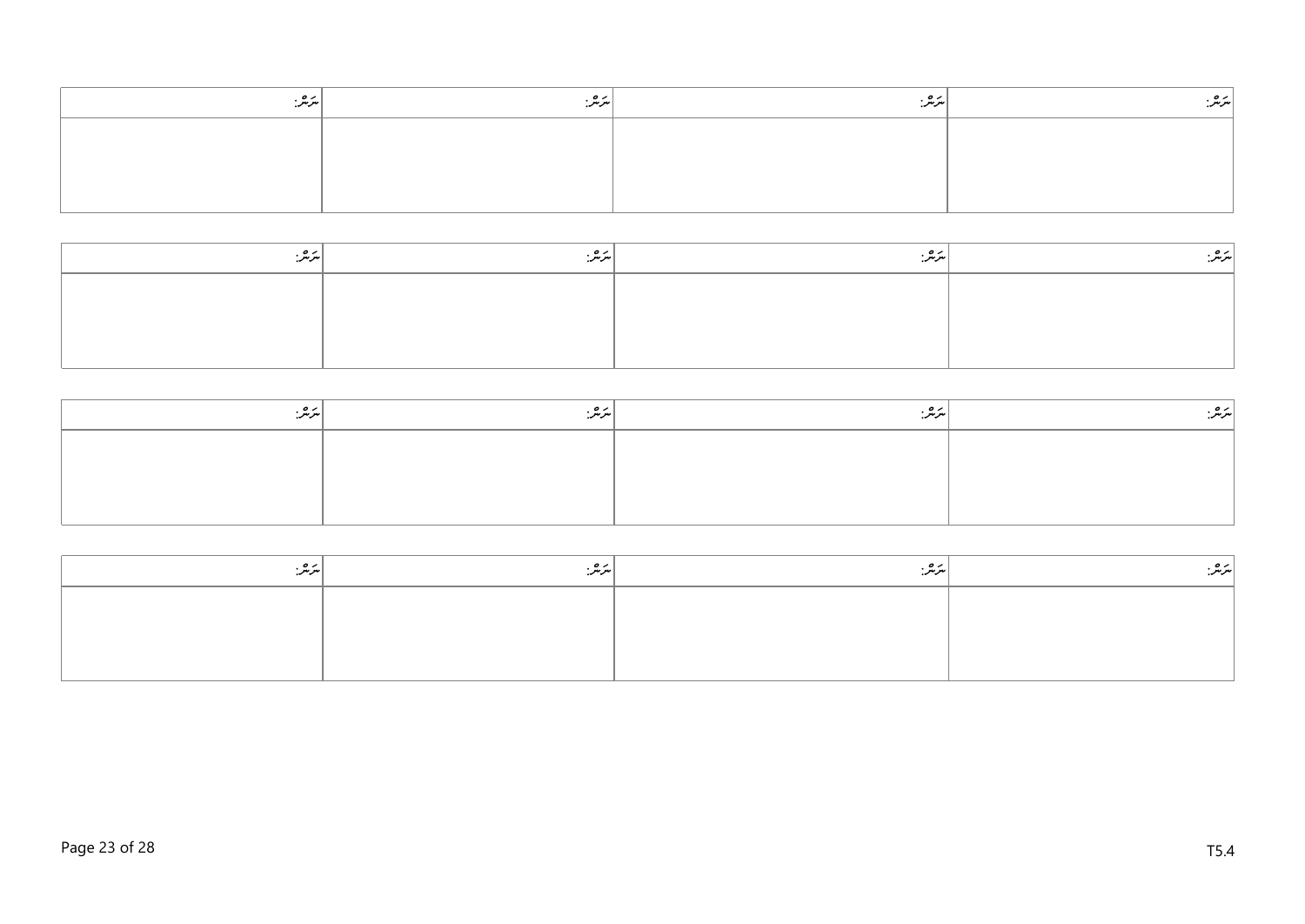| ير هو . | $\overline{\phantom{a}}$ | يرمر | اير هنه. |
|---------|--------------------------|------|----------|
|         |                          |      |          |
|         |                          |      |          |
|         |                          |      |          |

| ىر تىر: | $\circ$ $\sim$<br>" سرسر . | يبرحه | o . |
|---------|----------------------------|-------|-----|
|         |                            |       |     |
|         |                            |       |     |
|         |                            |       |     |

| الترنثر: | ' مرتكز: | الترنثر: | .,<br>سرسر. |
|----------|----------|----------|-------------|
|          |          |          |             |
|          |          |          |             |
|          |          |          |             |

|  | . ه |
|--|-----|
|  |     |
|  |     |
|  |     |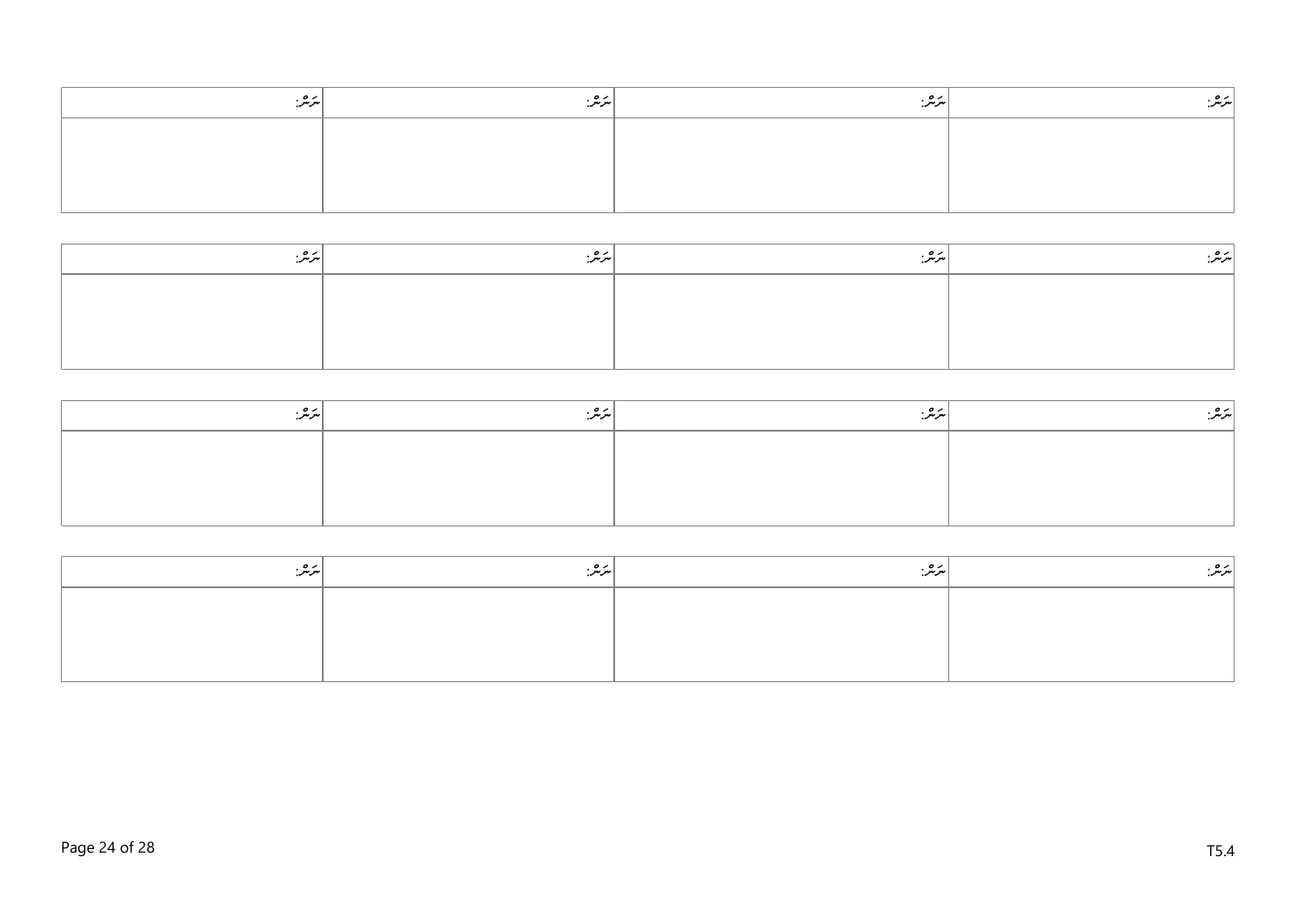| ير هو . | $\overline{\phantom{a}}$ | يرمر | اير هنه. |
|---------|--------------------------|------|----------|
|         |                          |      |          |
|         |                          |      |          |
|         |                          |      |          |

| ىر تىر: | $\circ$ $\sim$<br>" سرسر . | يبرحه | o . |
|---------|----------------------------|-------|-----|
|         |                            |       |     |
|         |                            |       |     |
|         |                            |       |     |

| انترنثر: | ر ه |  |
|----------|-----|--|
|          |     |  |
|          |     |  |
|          |     |  |

|  | . ه |
|--|-----|
|  |     |
|  |     |
|  |     |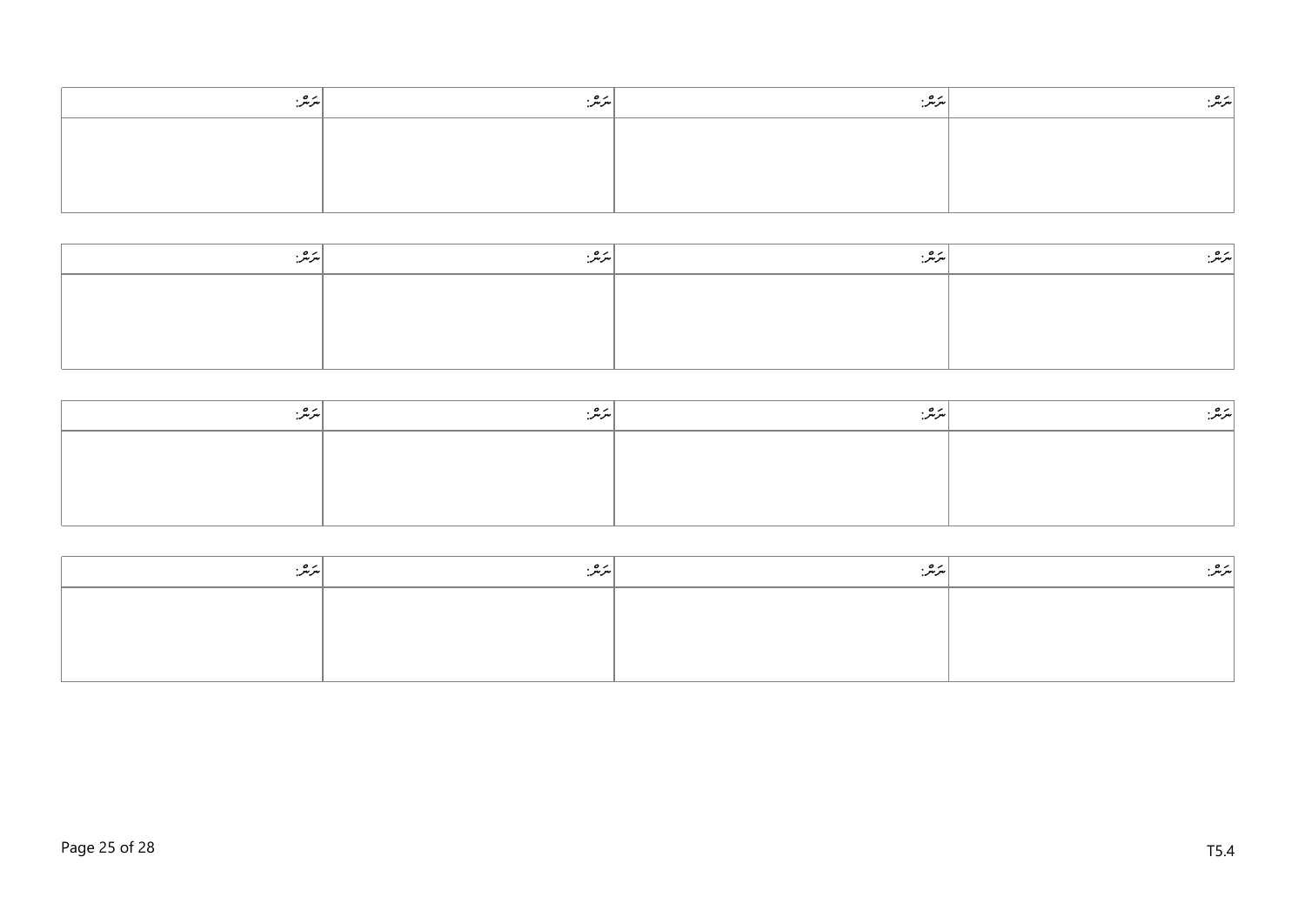| $\cdot$ | ο. | $\frac{\circ}{\cdot}$ | $\sim$<br>سرسر |
|---------|----|-----------------------|----------------|
|         |    |                       |                |
|         |    |                       |                |
|         |    |                       |                |

| ايرعر: | ر ه<br>. . |  |
|--------|------------|--|
|        |            |  |
|        |            |  |
|        |            |  |

| بر ه | 。 | $\sim$<br>َ سومس. |  |
|------|---|-------------------|--|
|      |   |                   |  |
|      |   |                   |  |
|      |   |                   |  |

| 。<br>. س | ىرىىر |  |
|----------|-------|--|
|          |       |  |
|          |       |  |
|          |       |  |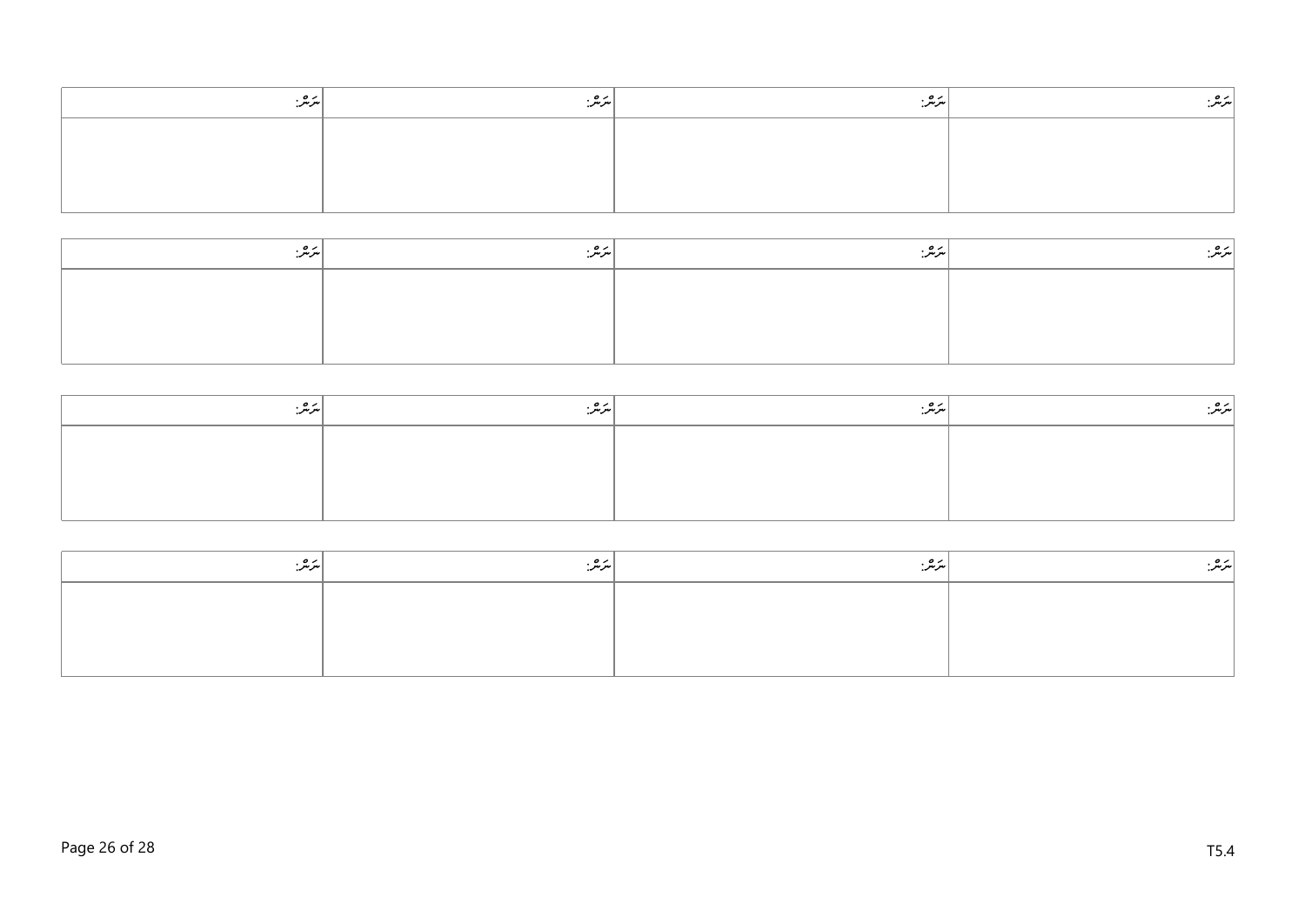| ير هو . | $\overline{\phantom{a}}$ | يرمر | لتزمثن |
|---------|--------------------------|------|--------|
|         |                          |      |        |
|         |                          |      |        |
|         |                          |      |        |

| ىبرىر. | $\sim$<br>ا سرسر . | يئرمثر | o . |
|--------|--------------------|--------|-----|
|        |                    |        |     |
|        |                    |        |     |
|        |                    |        |     |

| لترتكر: | الترنثر: | ابر همه: | الترنثر: |
|---------|----------|----------|----------|
|         |          |          |          |
|         |          |          |          |
|         |          |          |          |

|  | . ه |
|--|-----|
|  |     |
|  |     |
|  |     |